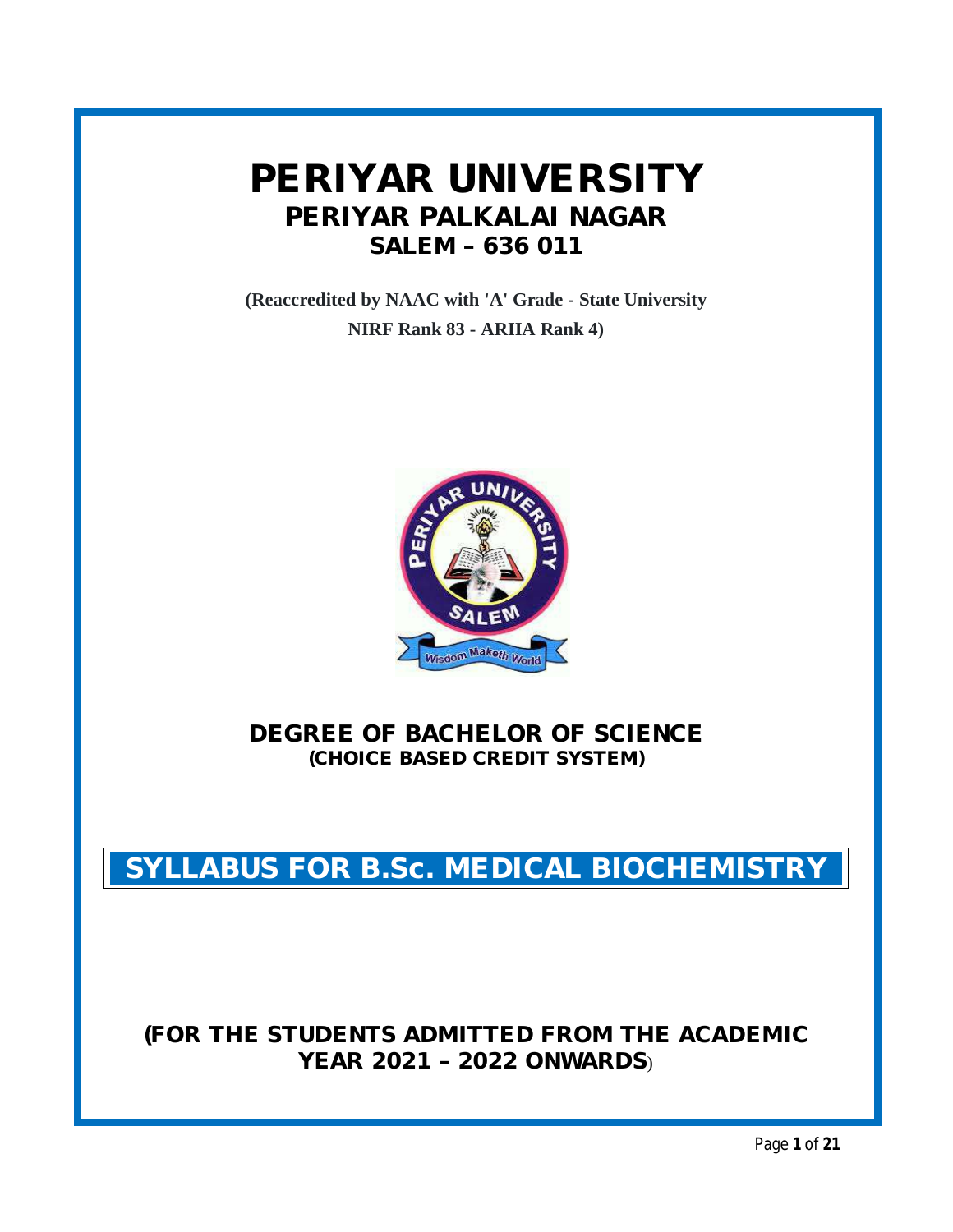# **REGULATIONS**

#### **Preamble and objectives of the Programme:**

Indian healthcare has become one of the largest sector, both in terms of revenue and employability. Healthcare comprises hospitals, medical devices, clinical trials, outsourcing, telemedicine, medical tourism and health insurance. The Indian healthcare sector is growing at a fast pace dominated by public as well private players. The healthcare market can increase threefold to Rs. 8.6 trillion (US\$ 133.44 billion) by 2022 (www.ibef.org). To cater to this fast growing industry there is scarcity skilled manpower and it is the absolute need of the hour to train students so as to be employable in this industry.

The syllabus strengthens to acquire an advanced knowledge and understanding of the core principles of Biochemistry in the field of health and disease. The programme makes the student to understand the biochemical mechanisms behind the pathogenesis, diagnosis, and management of human diseases. The course is intended to provide an understanding and knowledge of the modern concepts along with the practical skills in the field of medical biochemistry, molecular diagnostics and pharmaceutical sectors and so on.

The students will develop essential research in diagnostic and laboratory skills. The wide range of academic and professional skills gained on this course will prepare the students for different career paths within the field. The students can choose a hospital or private labs in the health sector, research institutions, and pharmaceutical and biotech industries for their career path in future in addition to joining higher education institutes/Universities which excel in the field of Medical Biochemistry.

#### **Objectives**

The students undertaking Medical Biochemistry course at undergraduate level become conversant with the fundamentals of Biochemistry and at the end of the program the students should be able to demonstrate advanced knowledge and understanding of the core areas in Medical Biochemistry. The students will acquire knowledge like understanding of discipline, critical thinking, problem solving, analytical and scientific reasoning, research/industry related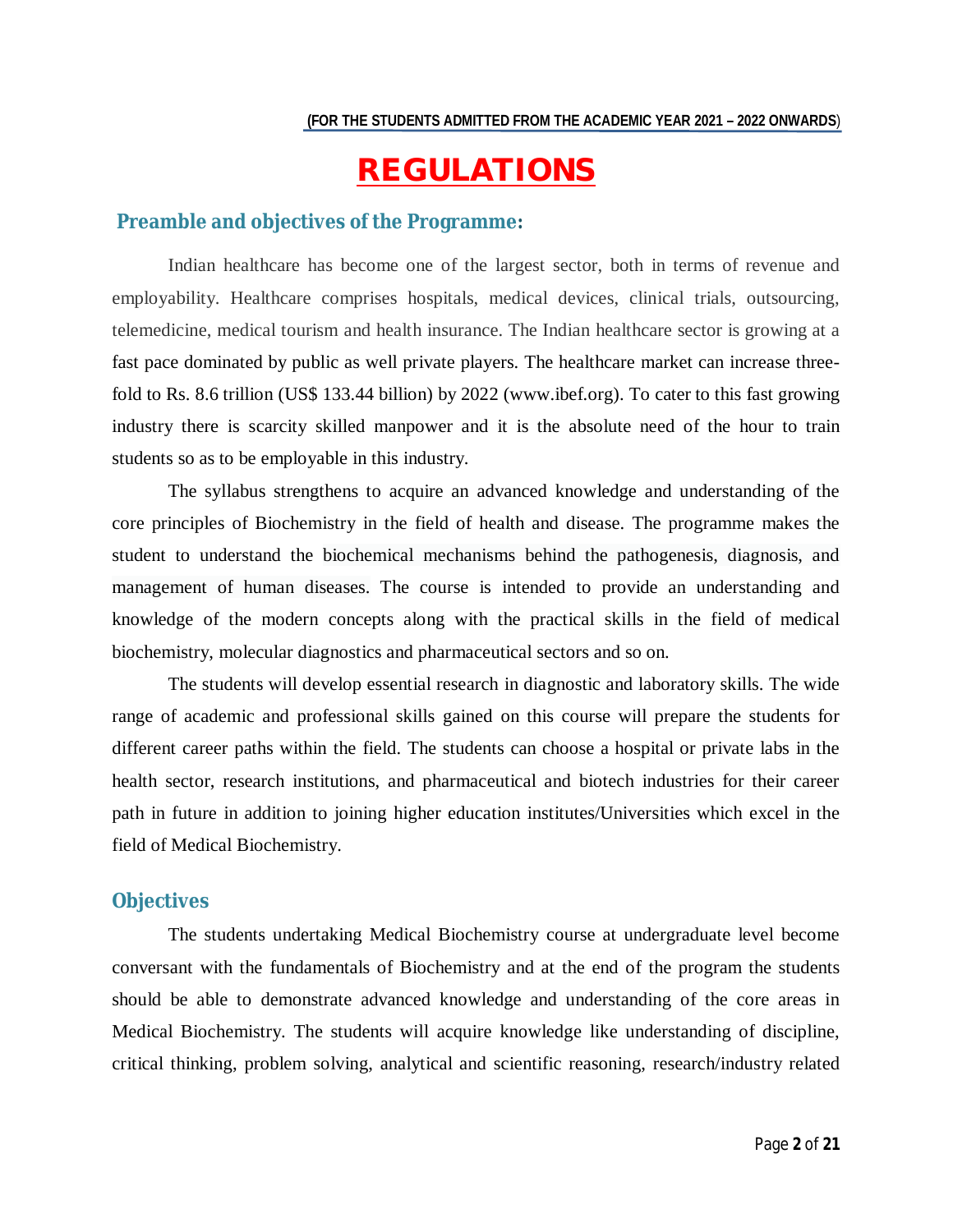skills, etc. This will empower the students to develop their future career with a much better and meaningful orientation (UGC DOCUMENT ON LOCF-BIOCHEMISTRY).

# **Eligibility for Affiliation of the programme**

The B.Sc. Medical Biochemistry programme offering university/college/institutes should get proper approval from competent authorities (NMC/MCI/ICMR) before offering this programme and this programme should be approved by Tamil Nadu Government higher education dept (As per Govt. order no. 13420/K2/2017-6 dt 27-10-2017) which states that "If any new courses or program are started the University/College/Institution should get an order or equivalence from the government as when as the courses are introduced". The MoU sighed by the college offering the B.Sc. Medical Biochemistry programme and the partnering allopathy hospitals should be submitted by the college/institute to the Periyar University for getting affiliation of the programme. The Periyar University should ensure that the B.Sc. Medical Biochemistry programme is recognized by both the NMC/MCI/ICMR and Tamil Nadu Government higher education dept so that the students are benefitted.

The courses like Anatomy & Physiology, Human genetics, Histopathology & cytology, Hematology & Blood banking, Community medicine, Diagnostic Biochemistry & Laboratory management, Medical Microbiology & Virology and Clinical disorders has to be handled by qualified allopathy hospital doctors (MBBS/MD) (MoU should be signed with hospitals in accordance with NMC/MCI/ICMR guidelines). The course handled by doctors and collaborative allopathy hospitals should be mentioned clearly in the MoUs.

# **I. PROGRAM EDUCATIONAL OUTCOME (PEO)**

The programme aims to generate highly skilled human resources in the field of Medical Biochemistry with the ability to comprehend and analyze biological problems pertaining to human health and contribute to the development of updated, contemporary and appropriate solutions. The specific programme objectives are to develop under-graduates with the following competencies,

| <b>PE01</b> To acquire knowledge and skills in core principles and components of basic<br><b>Medical Biochemistry</b> |
|-----------------------------------------------------------------------------------------------------------------------|
| <b>PE02</b> To demonstrate the Biological concepts knowledge from molecular to cellular<br>level                      |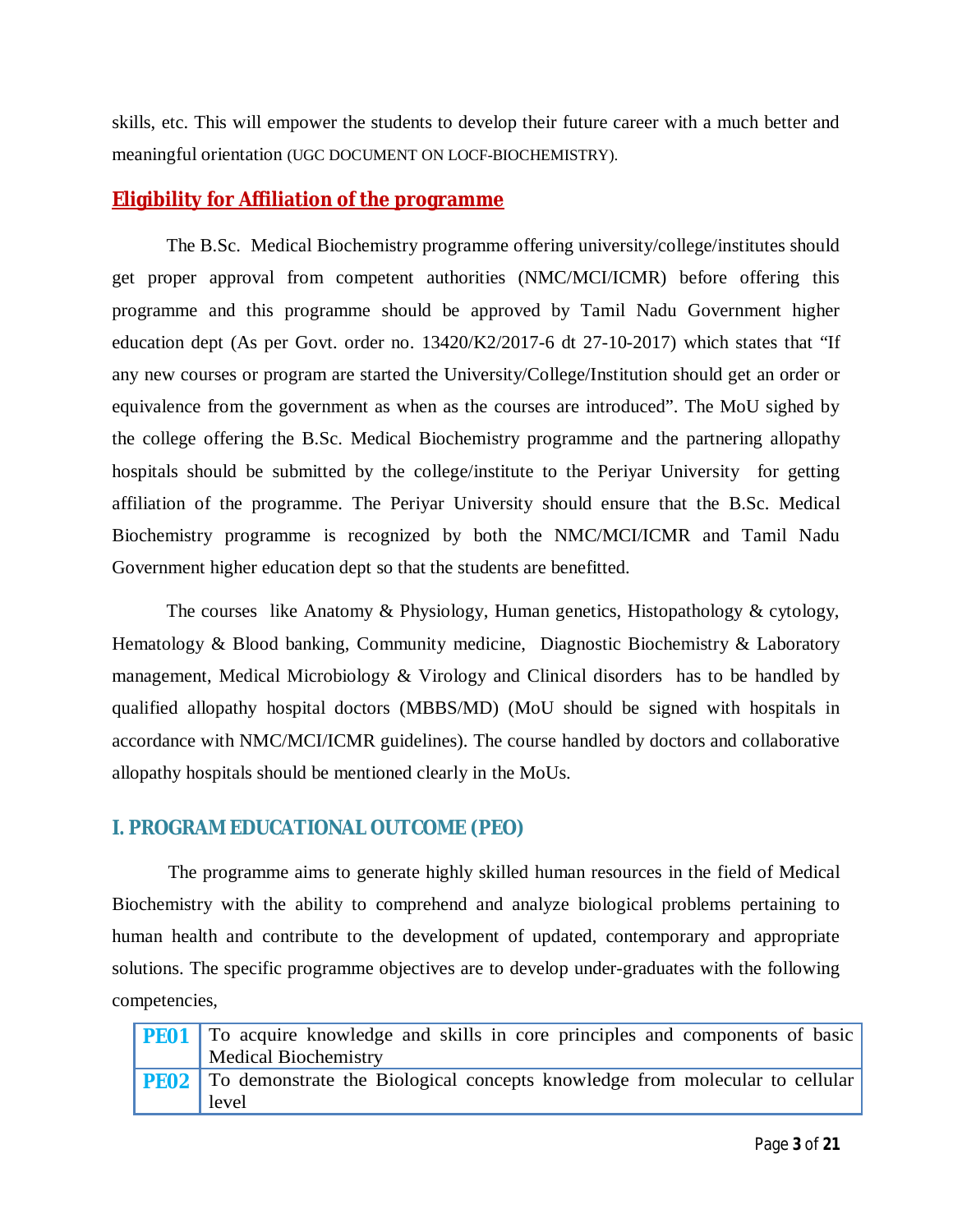| <b>PE03</b> to be able to understand, analyze and apply the studied basic and concepts in wide                                             |
|--------------------------------------------------------------------------------------------------------------------------------------------|
| variety of applications in health, disease and at diagnostics level                                                                        |
| <b>PEO4</b> To provide students with the knowledge and skill base that would enable them to<br>go for self-employment and entrepreneurship |
| <b>PE05</b> Develop their knowledge and skills throughout their careers as professionals                                                   |

# **II. PROGRAMME SPECIFIC OBJECTIVES (PSOs)**

| <b>PSO1</b> | To demonstrate comprehensive knowledge on various areas of Medical Biochemistry.                                                                                                              |
|-------------|-----------------------------------------------------------------------------------------------------------------------------------------------------------------------------------------------|
| <b>PSO2</b> | To acquire skills in areas related to the current and emerging developments.                                                                                                                  |
| <b>PSO3</b> | To communicate the concepts, constructs and techniques of the subject learnt in a clear,<br>concise and lucid manner.                                                                         |
| <b>PSO4</b> | To plan and execute the experiments to the relevant theories of Biochemistry.                                                                                                                 |
| <b>PSO5</b> | To apply critical thinking, scientific reasoning and mathematical skills in studied areas<br>of Biochemistry.                                                                                 |
| <b>PSO6</b> | To train the students to acquire various relevant generic and competency<br>skills in<br>various aspects of biochemistry so as to be able to work independently in a group or<br>individually |
| <b>PSO7</b> | To make a student life long learner with moral and ethical values                                                                                                                             |

# **III. PROGRAMME OUTCOMES (PO'S):-**

|            | <b>Program Outcomes (POs)</b>                                                                                                                         |  |  |  |  |  |  |  |  |
|------------|-------------------------------------------------------------------------------------------------------------------------------------------------------|--|--|--|--|--|--|--|--|
|            | On completion of the B. Sc. Medical Biochemistry programme, the students will be able to,                                                             |  |  |  |  |  |  |  |  |
| <b>PO1</b> | demonstrate comprehensive knowledge of major concepts, theoretical principles<br>and experimental findings in medical biochemistry                    |  |  |  |  |  |  |  |  |
| <b>PO2</b> | communicate, plan and execute the experiments, investigate, analyze and interpret<br>data and relate to relevant theories of Biochemistry.            |  |  |  |  |  |  |  |  |
| <b>PO3</b> | acquire skills in areas related to the current and emerging developments in the field<br>of medical Biochemistry                                      |  |  |  |  |  |  |  |  |
| <b>PO4</b> | identify and apply appropriate biochemical principles and methodologies to solve a<br>wide range of problems in the field of Biochemistry.            |  |  |  |  |  |  |  |  |
| <b>PO5</b> | acquire the ability to employ critical thinking, scientific reasoning and efficient<br><b>problem</b> solving.                                        |  |  |  |  |  |  |  |  |
| <b>PO6</b> | demonstrate relevant generic skills and competency skill to work both independently<br>and in a group.                                                |  |  |  |  |  |  |  |  |
| <b>PO7</b> | demonstrate professional behaviour and follow moral and ethical practices                                                                             |  |  |  |  |  |  |  |  |
| <b>PO8</b> | life long learner aimed at personal development and for improving<br>be a<br>knowledge/skill development and focus on issues related to social cause. |  |  |  |  |  |  |  |  |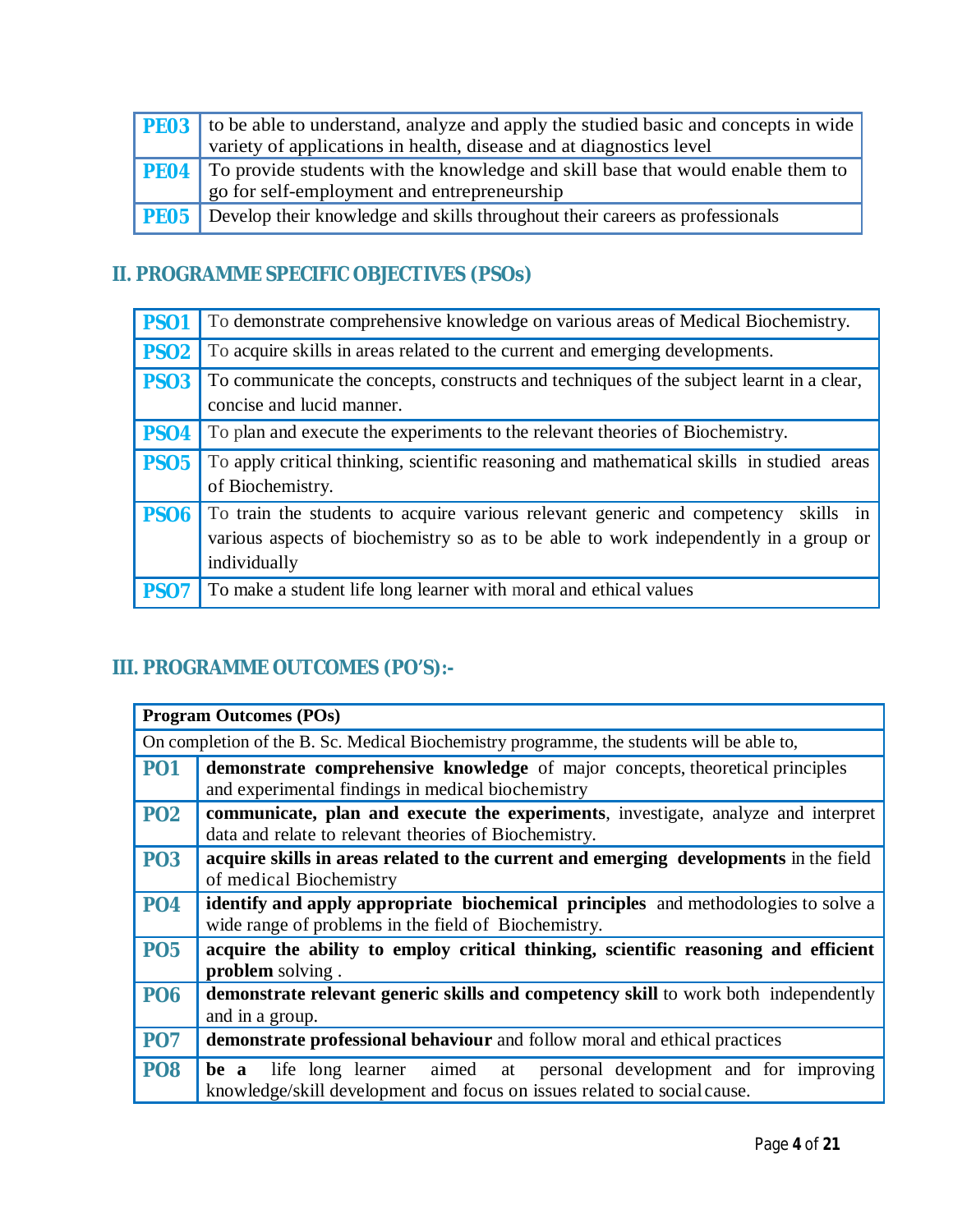# **IV. PROGRAM SPECIFIC QUALIFICATION ATTRIBUTES**

- Knowledge and understanding level (K1 and K2)
- Application level  $(K3)$
- Analytical level  $(K4)$
- Evaluation capability level  $(K5)$
- Scientific or synthesis level  $(K6)$

# **V. GRADUATE ATTRIBUTES**

The graduate should acquire the following qualities at the completion of his graduation in B.Sc. Medical biochemistry

### **1. Disciplinary Knowledge:**

- a) Ability to understand fundamental concepts of biochemistry and allied subjects and to apply basic principles of chemistry to biological systems and molecular biology.
- b) to have general awareness of current developments at the forefront in biochemistry
- c) Ability to critically evaluate and ability to work safely and effectively in a laboratory.
- d) to have good skills encompassing preparation of laboratory reagents, conducting experiments, satisfactory analyses of data and interpretation of results.
- e) Ability to think laterally and in an integrating manner and develop interdisciplinary approach.
- **2. Communication Skills:** Ability to speak and write clearly in English and to place scientific statements and themes in contexts
- **3. Problem Solving:** Ability to have lateral thinking and analytical skills.
- **4. Analytical Reasoning:** Ability to evaluate the strengths and weaknesses in scholarly texts
- **5. Research-Related Skills:** Ability to formulate hypothesis and research questions, and to find answers.
- **6. Teamwork and Time Management:** Ability to contribute to group work and namaging time to complete deadline
- **7. Scientific Reasoning:** Ability to analyze texts, evaluating ideas and scientific strategies, formulate logical and convincing arguments.
- **8. Reflective Thinking:** ability to think critically.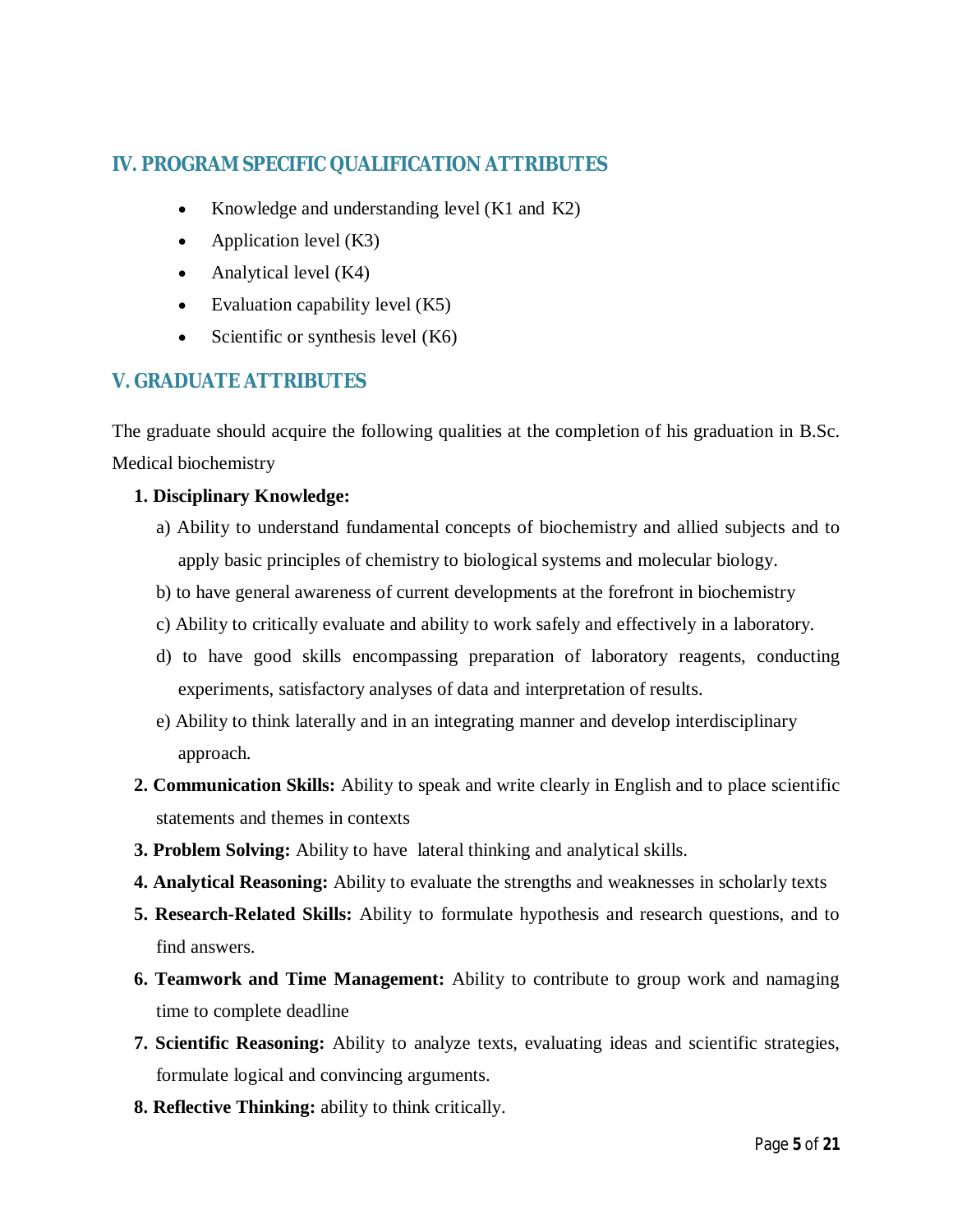- **9. Self-Directing Learning:** ability to postulate hypothesis, questions and search for answers.
- **10. Digital Literacy**: ability to use digital sources, and apply various platforms to convey and explain concepts of biochemistry.
- **11.Multicultural Competence:** ability to understand and respect various cultural differences.
- **12.Moral and Ethical Values:** ability to interrogate one's own ethical values, and to be aware of ethical and environmental issues.
- **13. Leadership Readiness:**
- **14.Life-long Learning:** ability to update scientific knowledge and apply them in continuously

**(Ref: UGC Document on LOCF – Biochemistry – UG – 2019)**

# **VI. CANDIDATE ELIGIBILITY FOR ADMISSION**

# **1. Eligibility forAdmission**

A candidate who has passed Higher Secondary Examination of Tamilnadu Higher Secondary Board or an equivalent Examination. A pass in  $+2$  examination with Chemistry & Biology as compulsory subject and studied Botany and Zoology or Biology shall be eligible for admission for B.Sc., Medical Biochemistry.

### **2. DurationoftheCourse**

The duration of the course is three academic years comprising six semesters.

### **3. Course of study**

The B.Sc. Medical Biochemistry course comprises the following subjects in the syllabus,

- i) FoundationCourses(Languages and English)
- ii) **Core Courses:** (Major/Allied/Skilled Based Elective Course and Non Major Elective Course subjects)

 **Major Course**: Medical Biochemistry

Allied I-Chemistry (Compulsory),

Allied II-Chemistry (Compulsory),

Allied III-Biostatistics (Compulsory),

Allied IV- Computer Applications (Compulsory).

**Non-major elective course may be chosen by the respective colleges and the same must be communicated to the University.**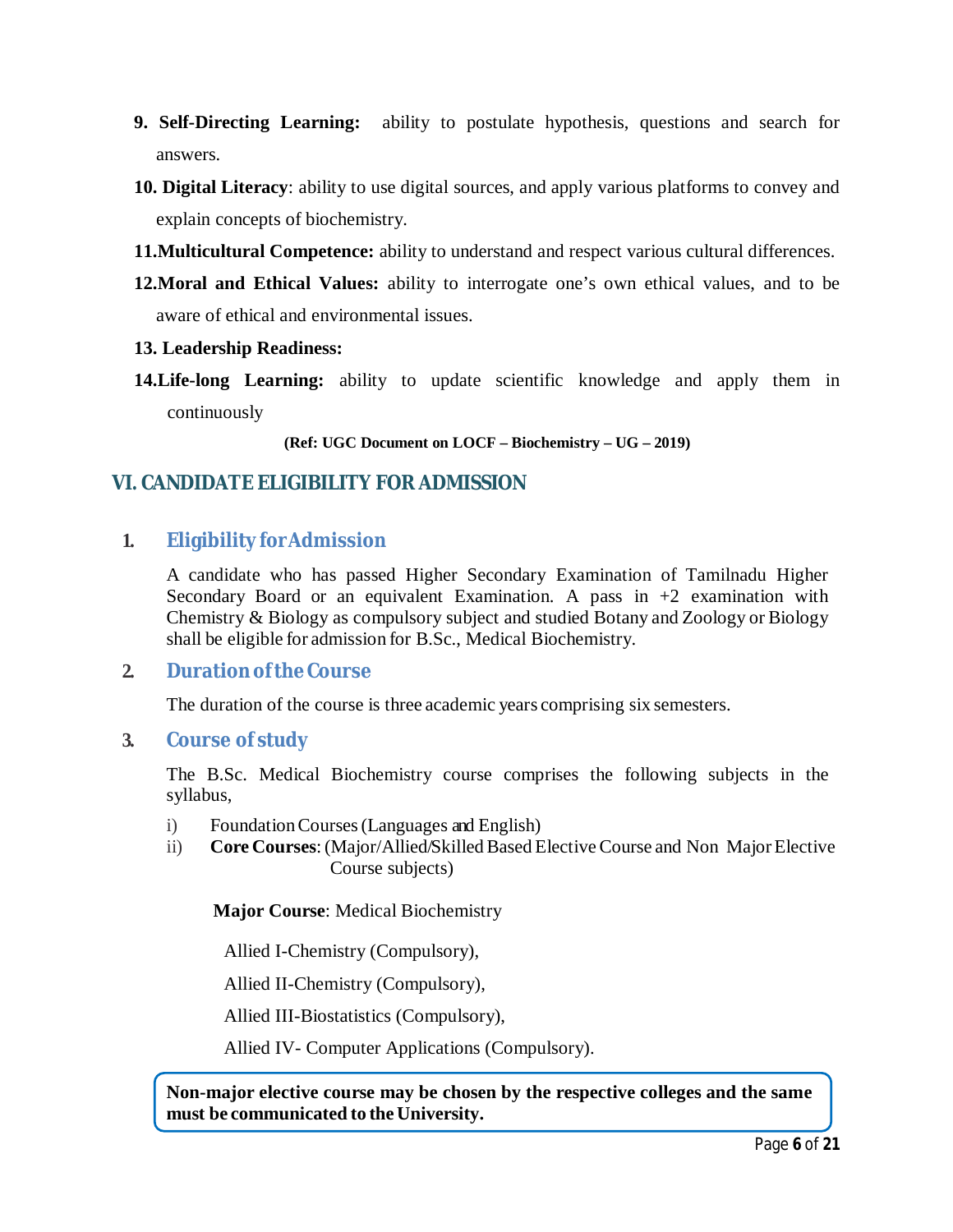#### **I- SEMESTER**

- 1. Language -Paper I
- 2. English Paper I
- 3. Core -PaperI
- 4. Allied I PaperI
- 5. Value Education Yoga

#### **II - SEMESTER**

- 6. Language Paper II
- 7. English Paper II
- 8. Core -PaperII
- 9. Allied I PaperII
- 10. Core-Practical-I
- 11. Allied-Practical-I
- 12. Environmental Studies

#### **III - SEMESTER**

- 13. Language PaperIII
- 14. English- Paper III
- 15. Core PaperIII
- 16. Allied II PaperI
- 17. Skill Based Elective Course I
- 18. Non-Major Elective Course- I

#### **IV - SEMESTER**

- 19. Language Paper IV
- 20. English Paper IV
- 21. Core PaperIV
- 22. Allied II Paper II
- 23. Core Practical- II
- 24. Allied –Practical- II
- 25. Skill Based Elective Course II
- 26. Non-Major Elective Course II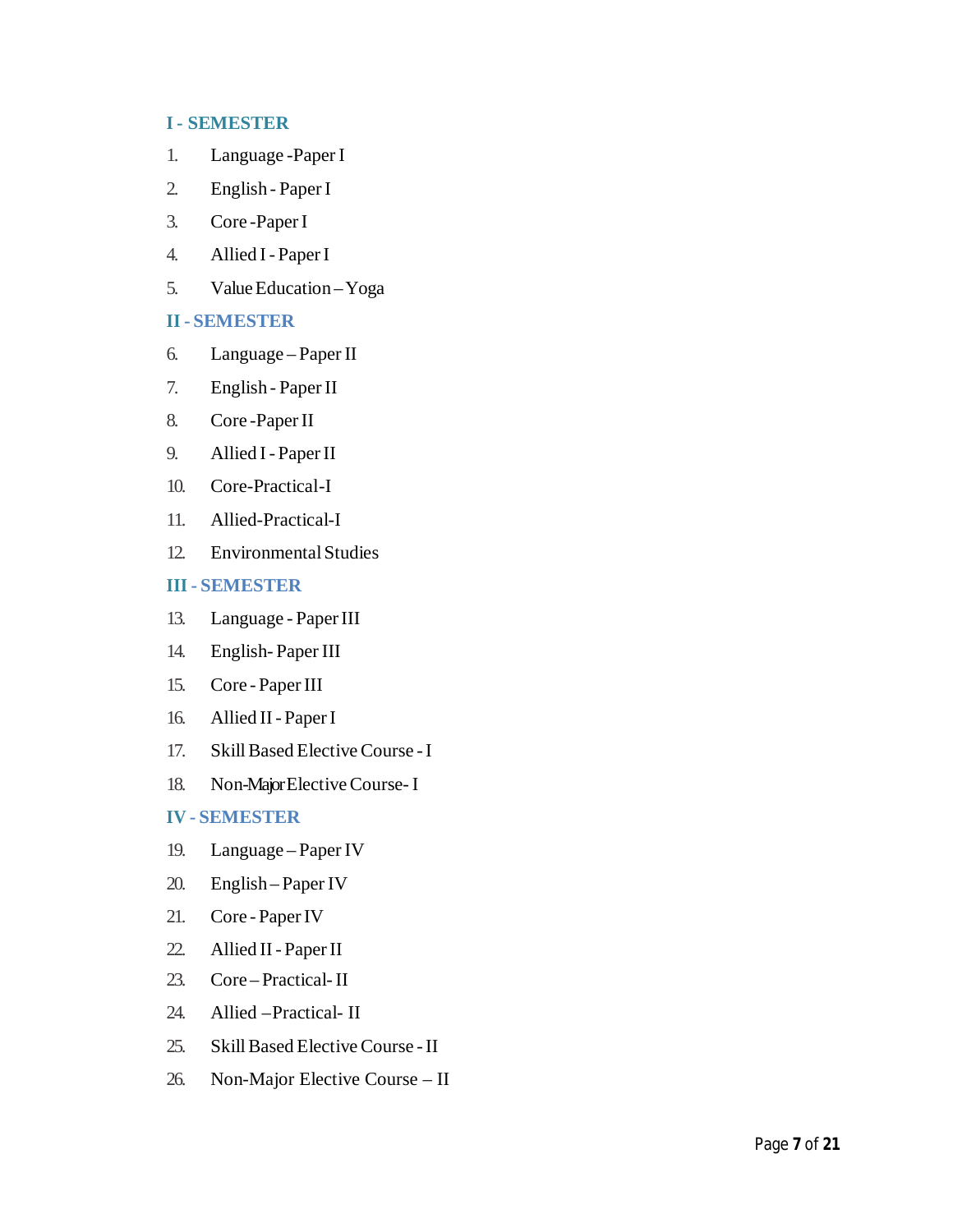- 27. Internship **has to be done in hospitals** for a minimum of 2 weeks (including Sundays). Attendance should be submitted to the department (Attendance & Mini report mandatory).
- **V - SEMESTER**
- 28. CorePaper-V
- 29. CorePaper –VI
- 30. CorePaper –VII
- 31. Elective Paper -I
- 32. SkillBased ElectiveCourse III
- 33. Core-Practical III
- 34. Core-practical IV
- **35.** Mini Project (Group) –**Project should be done in Clinical/Medical Biochemistry field only**

#### **VI - SEMESTER**

- 36. CorePaper- VIII
- 37. CorePaper-IX
- 38. CorePaper- X
- 39. Elective Paper -II
- 40. SkillBased ElectiveCourse IV
- 41. Core- Practical– III
- 42. Core- Practical– IV
- **43.** Mini Project (Group) **Project should be done in Clinical/Medical Biochemistry field only**

#### **4. Examinations**

There shall be six semester examinations for three years – two semester examination per year. Candidates failing in any subject / subjects will be permitted to reappear for failed subject / subjects in subsequent examinations. The syllabus has been divided into six semesters. The odd semester examinations (I, III and V) will be held in November/ December and even semester examinations (II, IV and VI) will be held in April / May. The practical examination I will be held at the end of I year (II-semester). II will be held at the end of II year (IV-semester). III and IV will be held at the end semester of III year (VIsemester). The mini project (group) viva-voce should be conducted at the end of VI semester.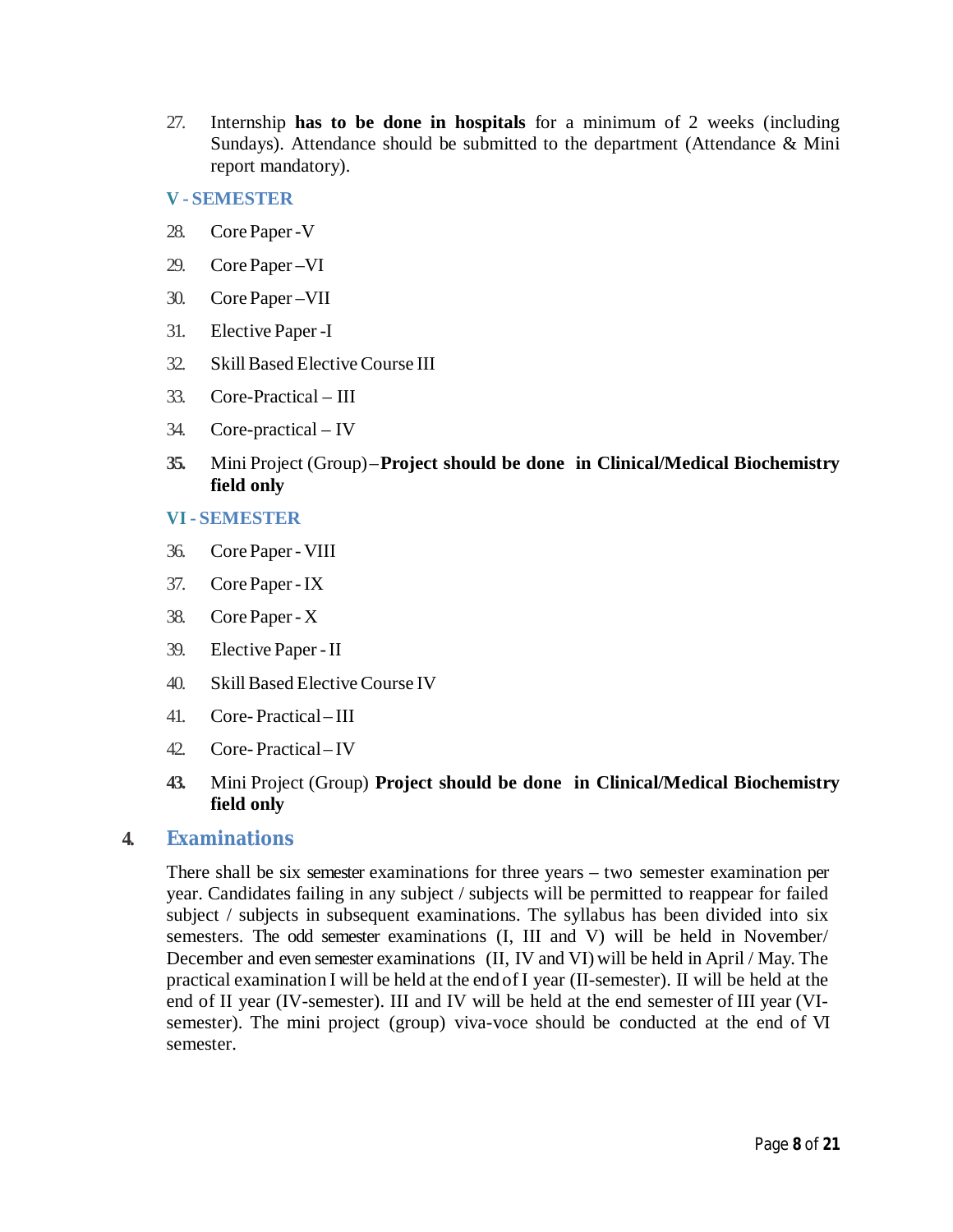### **5. PassingMinimum**

A candidate shall be declared to be passed the examination if he /she secure not less than 40% of the marks in each theory and practical. The candidates who do not secure the required minimum marks for pass in a theory and practical shall be required to reappear to pass the same at a subsequent appearance. For the practical the minimumpassincludesthe record mark too. There is no passing minimum for the record. However, submission of a record notebook is a must.

# **6. Classificationof SuccessfulCandidates**

Candidates who secured not less than 60% of the aggregate marks in the whole examination shall be declared to have passed the examination in **First Class.** Candidates secured above 50% less than 60% shall be declared to have passed in **Second Class.**

Candidates who obtain 75% and above in the aggregate shall be declared to have passed the examination in **First Class with Distinction** provided they pass all the examination in prescribed period at first appearance.

**7. Ranking**

Candidates who pass all the examinations for the prescribed course in the first attempt/appearance and within a period of three academic years from the year of admission to the course only are eligible for **University Ranking.**

# **8. MaximumDurationfor the completionoftheUGProgramme**

The maximum duration for completion of the UG Programme shall not exceed twelve semesters.

### **9. Commencement of this Regulation**

These regulations shall be effect from the academic year 2021-2022 onwards for candidates admitted during the academic year 2021-2022 and thereafter.

### **10. Courses givenbytheboard asNon–MajorElectiveCourse**

#### **Semester– III**

- 1. Introduction to Clinical chemistry (or)
- 2. Diagnostic Biochemistry

### **Semester – IV**

- 3. Communicable and non communicable disorders (or)
- 4. Quality control in Clinical labs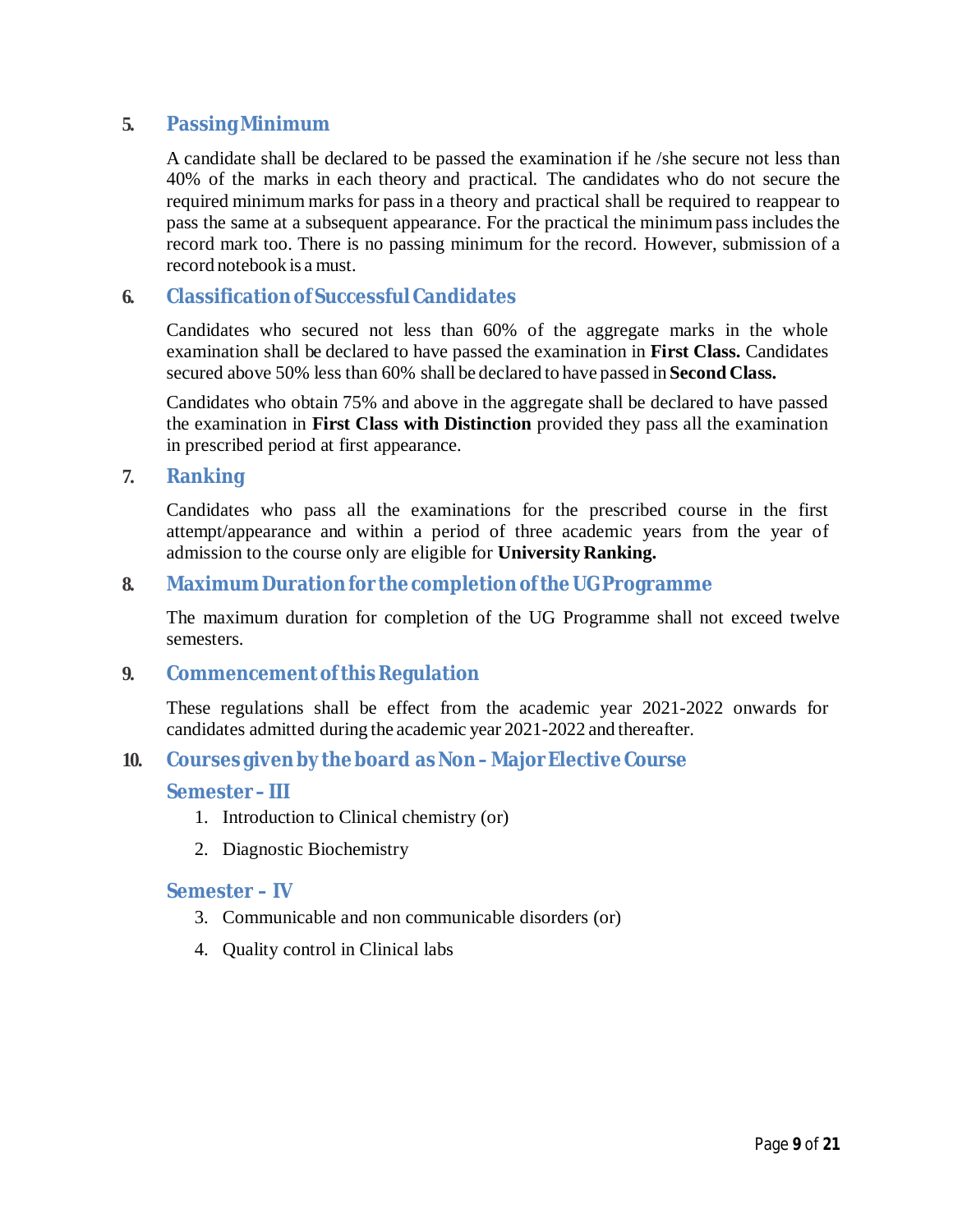# **11. Skill based subjects and Electives given by the board**

# **Skill based subjects**

- 1. Human Genetics
- 2. Gene expression and control
- 3. Gene Technology
- 4. Biomedical Instrumentation
- 5. Histopathology & Cytology
- 6. Hematology & Blood banking
- 7. Community medicine
- 8. Medical coding

# **Electives**

- 1. Cancer Biology
- 2. Pharmacogenomics
- 3. Developmental Biology
- 4. Intellectual Property Rights, Biosafety and Bioethics
- 5. Pharmaceutical chemistry
- 6. Medical Microbiology & virology
- 7. Bioinformatics & drug designing
- 8. Clinical disorders

### **Note:**

- For skill based courses the student has to select from the given list of courses. Courses should not be repeated. The courses selected should be informed to the University for the setting of question papers in accordance with the rules and regulations of the Periyar University.
- For **Elective-1**, the students has to select from first four and for the **Elective-2** the student has to select from 5 to 8.
- The courses like Anatomy & Physiology, Human genetics, Histopathology & cytology, Hematology & Blood banking, Community medicine, Diagnostic Biochemistry & Laboratory management, Medical Microbiology & Virology and Clinical disorders has to be handled by qualified hospital doctors & technicians (MoU should be signed with hospitals in accordance with ICMR guidelines).
- Internship has to be done in hospitals for a minimum of 2 weeks(including Sundays)
- Mini project and Extension activities must be related to Clinical/Medical Biochemistry field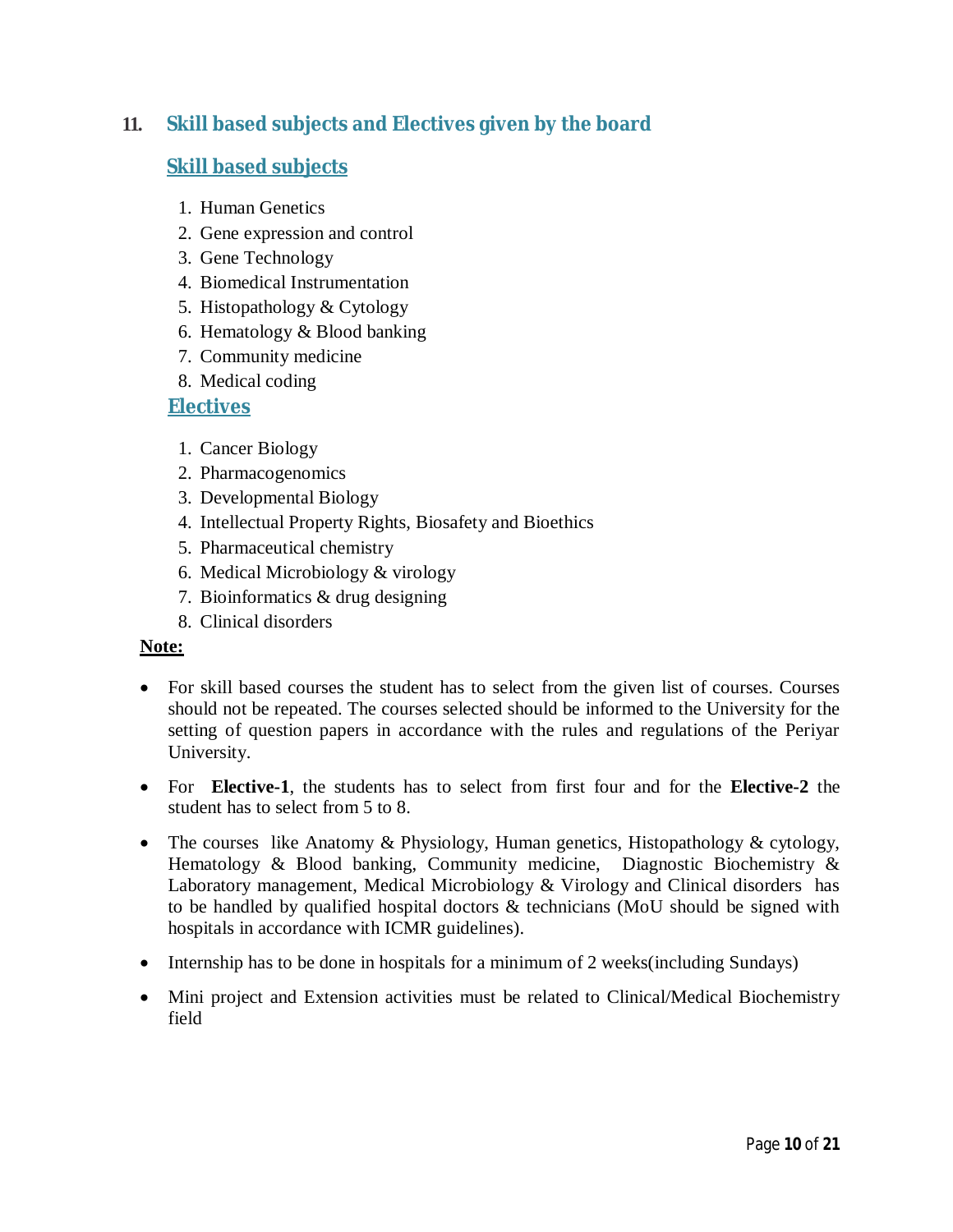# **12. Question Paper Pattern (For Core, Allied, SBEC and NMEC)**

**Maximum marks – 75 Duration – 3 hours**

**Section –A (15 x 1 = 15 marks)**

**Answer all the questions Multiple-choice questions (3 questions from each unit)**

**Section –B (2 x 5 = 10 marks)**

**(One question from each unit) Answer any TWO questions out of FIVE**

**Section –C (5 x 10 = 50 marks)**

**Answer ALL questions (Internal choice from the same unit)**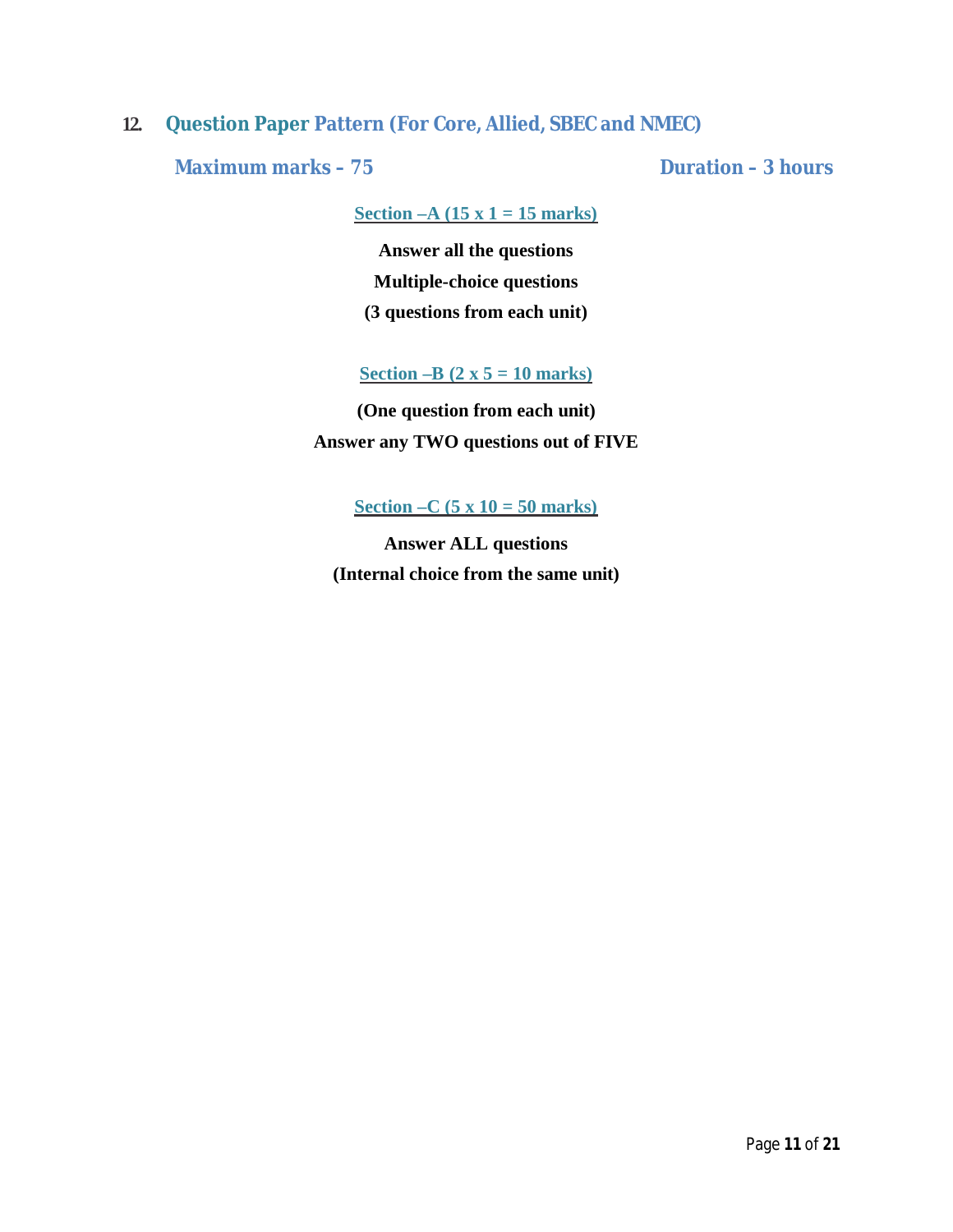# **B.Sc. MEDICAL BIOCHEMISTRY**

# **COURSE OF STUDY AND SCHEME OF EXAMINATIONS**

| <b>SEM</b>                  | <b>PART</b>           | <b>COURSE</b><br><b>SUB CODE</b> |                                                  | Hrs.           |                               | <b>CREDIT</b>  | <b>MARKS</b> |    |              |  |
|-----------------------------|-----------------------|----------------------------------|--------------------------------------------------|----------------|-------------------------------|----------------|--------------|----|--------------|--|
|                             |                       |                                  |                                                  | Lect.          | $\mathbf{T} /$<br>$\mathbf P$ |                | <b>CIA</b>   | EA | <b>TOTAL</b> |  |
|                             | <b>SEMESTER-I</b>     |                                  |                                                  |                |                               |                |              |    |              |  |
| $\bf{I}$                    | I                     | Language                         | Tamil - I                                        | 6              | T                             | 3              | 25           | 75 | 100          |  |
|                             | $\mathbf{I}$          | Language                         | English-I<br><b>Communicative English</b>        | 6              | T                             | 3              | 25           | 75 | 100          |  |
|                             | III                   | Core - I                         | Chemistry of<br><b>Biomolecules</b>              | 3              | T                             | $\overline{4}$ | 25           | 75 | 100          |  |
|                             |                       | Allied - I                       | Allied Chemistry - I                             | 5              | T                             | 3              | 25           | 75 | <b>100</b>   |  |
|                             | III                   | Core<br>Practical -I             |                                                  | $\overline{2}$ | $\mathbf{P}$                  |                |              |    |              |  |
|                             | III                   | Allied<br>Practical-I            |                                                  | 3              | $\mathbf{P}$                  |                |              |    |              |  |
|                             | IV                    | Value<br>Education               | Yoga                                             | $\mathbf{1}$   | T                             | $\mathbf{1}$   | 25           | 75 | 100          |  |
|                             | IV                    | Add<br>on<br>Course              | Professional English - I                         | $\overline{4}$ | T                             | $\overline{4}$ |              |    |              |  |
|                             |                       |                                  | <b>Total</b>                                     | 30             |                               | 18             |              |    |              |  |
|                             | <b>SEMESTER - II</b>  |                                  |                                                  |                |                               |                |              |    |              |  |
| $\mathbf{I}$                | $\mathbf I$           | Language                         | Tamil - II                                       | 6              | $\mathbf T$                   | 3              | 25           | 75 | 100          |  |
|                             | $\mathbf{I}$          | Language                         | English<br>$-II$<br><b>Communicative English</b> | 6              | T                             | $\overline{3}$ | 25           | 75 | <b>100</b>   |  |
|                             | III                   | Core - II                        | Analytical techniques                            | 3              | T                             | 3              | 25           | 75 | 100          |  |
|                             |                       | Allied - II                      | Allied Chemistry -II                             | 5              | T                             | 3              | 25           | 75 | <b>100</b>   |  |
|                             |                       | Core<br>Practical - I            |                                                  | $\overline{2}$ | ${\bf P}$                     | $\overline{4}$ | 40           | 60 | 100          |  |
|                             |                       | Allied<br>Practical -I           |                                                  | $\overline{3}$ | ${\bf P}$                     | $\overline{4}$ | 40           | 60 | 100          |  |
|                             | IV                    |                                  | <b>Environmental Studies</b>                     | $\mathbf{1}$   | T                             |                | 25           | 75 | 100          |  |
|                             |                       |                                  | Professional English - II                        | $\overline{4}$ | $\mathbf T$                   | $\overline{4}$ |              |    |              |  |
|                             |                       |                                  | <b>Total</b>                                     | 30             |                               | 24             |              |    |              |  |
|                             | <b>SEMESTER - III</b> |                                  |                                                  |                |                               |                |              |    |              |  |
| $\mathbf{I}$<br>$\mathbf I$ | $\rm I$               | Language                         | Tamil - III                                      | 6              | T                             | 3              | 25           | 75 | <b>100</b>   |  |
|                             | $\mathbf{I}$          | Language                         | English - III                                    | $\sqrt{6}$     | $\mathbf T$                   | 3              | 25           | 75 | <b>100</b>   |  |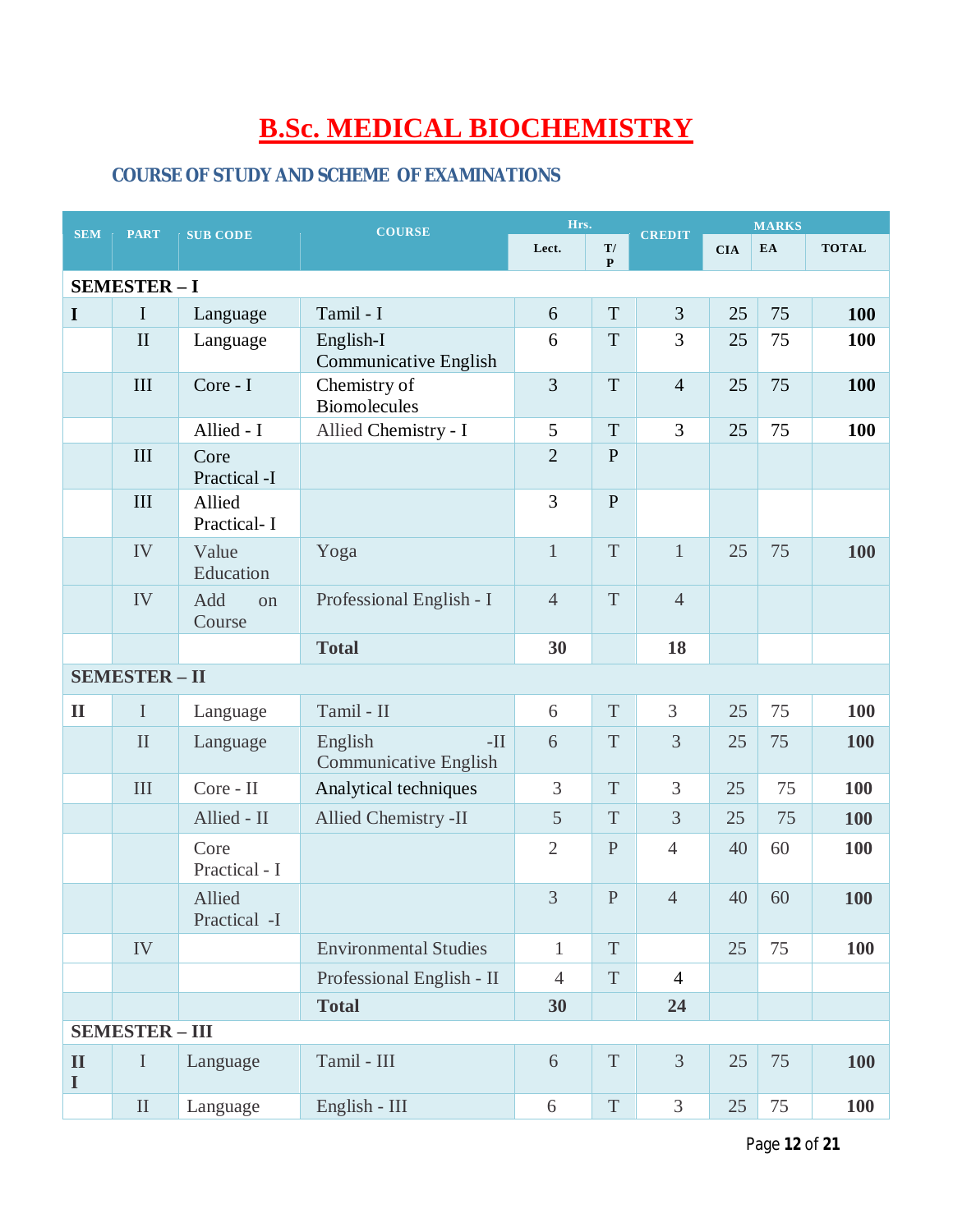|          | III          | Core -III                           | Molecular<br>Cell<br>and<br><b>Biology</b>                     | 5              |                | $\mathbf T$    | 5              | 25 | 75 | 100        |
|----------|--------------|-------------------------------------|----------------------------------------------------------------|----------------|----------------|----------------|----------------|----|----|------------|
|          |              | Allied -III                         | <b>Biostatistics</b>                                           | $\overline{4}$ |                | $\mathbf T$    | 3              | 25 | 75 | <b>100</b> |
|          |              | Core<br>Practical - II              |                                                                | $\overline{3}$ |                | $\overline{P}$ |                |    |    |            |
|          | IV           | NMEC - I                            | Choice-<br>to<br>be<br>communicated<br>the<br>to<br>University | $\overline{2}$ |                | T              | $\overline{2}$ |    |    |            |
|          |              | SBEC - I                            | Choice-<br>be<br>to<br>communicated<br>the<br>to<br>University | $\overline{4}$ |                | $\mathbf T$    | $\overline{3}$ | 25 | 75 | 100        |
|          |              |                                     |                                                                | 30             |                |                | 19             |    |    |            |
|          |              |                                     | <b>SEMESTER - IV</b>                                           |                |                |                |                |    |    |            |
| IV       | $\bf I$      | Language                            | Tamil-IV                                                       |                | 6              | $\mathbf T$    | $\overline{3}$ | 25 | 75 | <b>100</b> |
|          | $\mathbf{I}$ | Language                            | English - IV                                                   |                | 6              | T              | 3              | 25 | 75 | <b>100</b> |
|          | III          | Core-IV                             | Metabolism<br>Intermediary<br>Bioenergetics                    | $\&$           | $\overline{4}$ | $\mathbf T$    | 5              | 25 | 75 | <b>100</b> |
|          |              | Allied IV                           | Computer applications                                          |                | $\overline{4}$ | $\mathbf T$    | 3              | 25 | 75 | 100        |
|          |              | Core<br>Practical<br>$\mathbf{I}$   |                                                                |                | $\overline{3}$ | $\mathbf{P}$   | $\overline{4}$ | 40 | 60 | 100        |
|          |              | Allied<br>Practical<br>$\mathbf{I}$ |                                                                |                | 3              | ${\bf P}$      | $\overline{4}$ | 40 | 60 | 100        |
|          |              |                                     | Internship<br>(2 weeks in hospitals)                           |                |                |                | $\mathbf{1}$   |    |    |            |
|          | IV           | $NMEC -$<br>$\mathbf{I}$            | Choice- to be communicated to<br>the University                |                | $\overline{2}$ | T              | $\overline{2}$ | 25 | 75 | 100        |
|          |              | SBEC-II                             | Choice- to be communicated to<br>the University                |                | $\overline{2}$ | T              | 3              | 25 | 75 | <b>100</b> |
|          |              |                                     | <b>Total</b>                                                   |                | 30             |                | 28             |    |    |            |
|          |              |                                     | <b>SEMESTER - V</b>                                            |                |                |                |                |    |    |            |
| $\bf{V}$ | $\rm III$    | Core-V                              | Endocrinology                                                  |                | 5              | T              | $\overline{4}$ | 25 | 75 | 100        |
|          |              | Core-VI                             | Immunology                                                     |                | 5              | $\mathbf T$    | $\overline{4}$ | 25 | 75 | 100        |
|          |              | Core-VII                            | Anatomy & Human Physiology                                     |                | 5              | $\mathbf T$    | $\overline{4}$ | 25 | 75 | 100        |
|          |              | Core<br>Practical<br>III            |                                                                |                | $\overline{3}$ | $\mathbf{P}$   | $\overline{2}$ |    |    |            |
|          |              | Core<br>Practical<br>IV             |                                                                |                | $\overline{3}$ | $\mathbf{P}$   | $\overline{2}$ |    |    |            |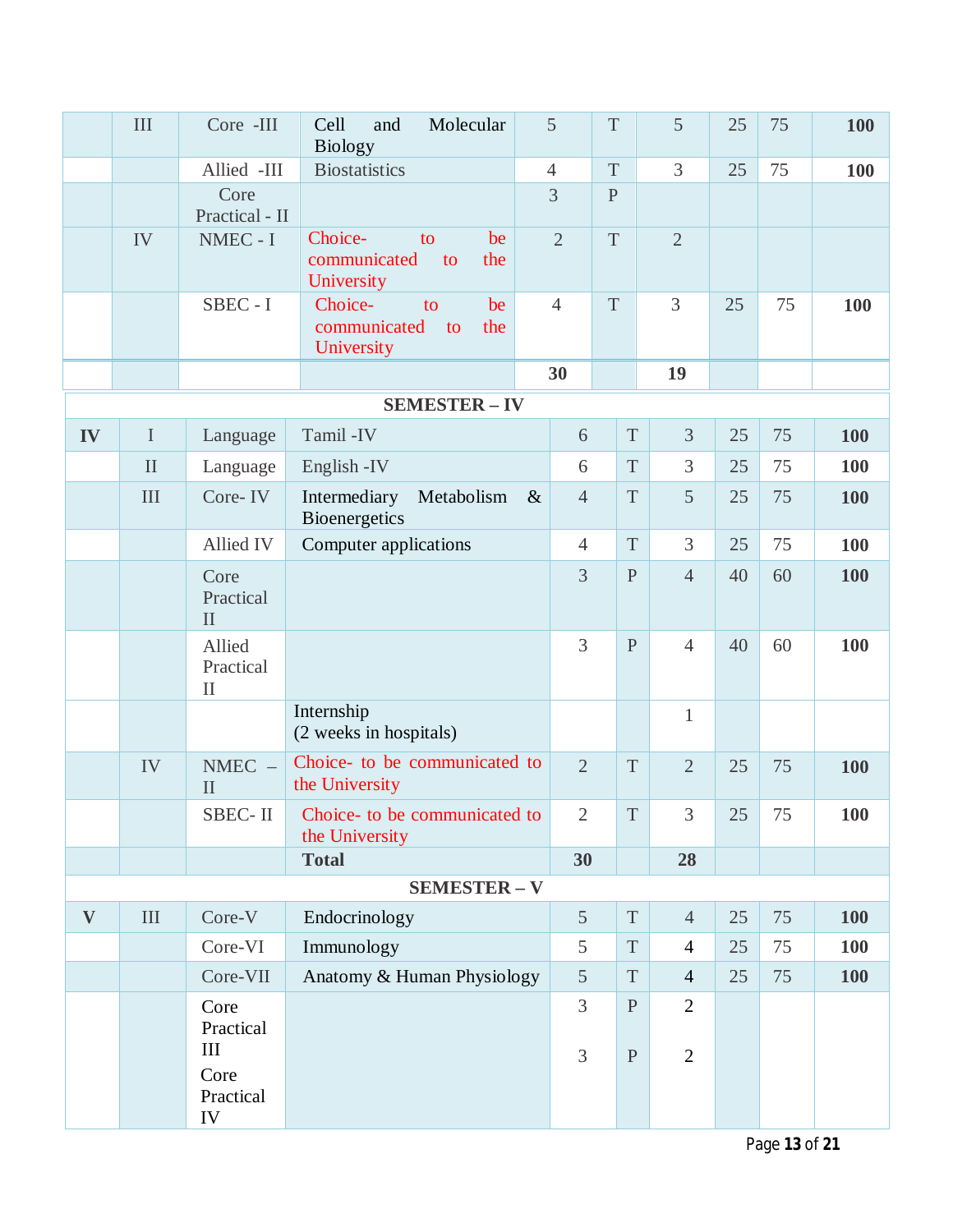|           |              | Elective-I                | Choice- to be communicated to<br>the University | $\overline{4}$ | T            | $\overline{3}$ | 25 | 75 | 100 |
|-----------|--------------|---------------------------|-------------------------------------------------|----------------|--------------|----------------|----|----|-----|
|           |              |                           | Mini Project (group)                            | $\overline{2}$ |              |                |    |    |     |
|           | IV           | SBEC-III                  | Choice- to be communicated to<br>the University | $\overline{3}$ | T            | $\overline{3}$ | 25 | 75 | 100 |
|           |              |                           |                                                 | 30             |              | 22             |    |    |     |
|           |              |                           | <b>SEMESTER - VI</b>                            |                |              |                |    |    |     |
| <b>VI</b> | III          | Core VIII                 | Clinical<br>$\&$<br>Biochemistry<br>Diagnostics | 5              | T            | 5              | 25 | 75 | 100 |
|           |              | Core-IX                   | <b>Clinical Enzymology</b>                      | 5              | T            | $\overline{5}$ | 25 | 75 | 100 |
|           |              | $Core - X$                | Pharmacology & toxicology                       | 5              | T            | $\overline{4}$ | 25 | 75 | 100 |
|           |              | Core<br>Practical<br>III  |                                                 | 3              | $\mathbf{P}$ | $\overline{2}$ | 40 | 60 | 100 |
|           |              | Core<br>Practical<br>IV   |                                                 | 3              | $\mathbf{P}$ | $\overline{2}$ | 40 | 60 | 100 |
|           |              | Elective-<br>$\mathbf{I}$ | Choice- to be communicated to<br>the University | $\overline{4}$ | T            | 3              | 25 | 75 | 100 |
|           |              |                           | Mini Project (group)                            | $\overline{2}$ |              | $\overline{4}$ | 40 | 60 | 100 |
|           | IV           | SBEC-<br>IV               | Choice- to be communicated to<br>the University | $\overline{3}$ | T            | 3              | 25 | 75 | 100 |
|           | $\mathbf{V}$ |                           | Extension activity                              |                |              | $\mathbf{1}$   |    |    |     |
|           |              |                           |                                                 | 30             |              | 29             |    |    |     |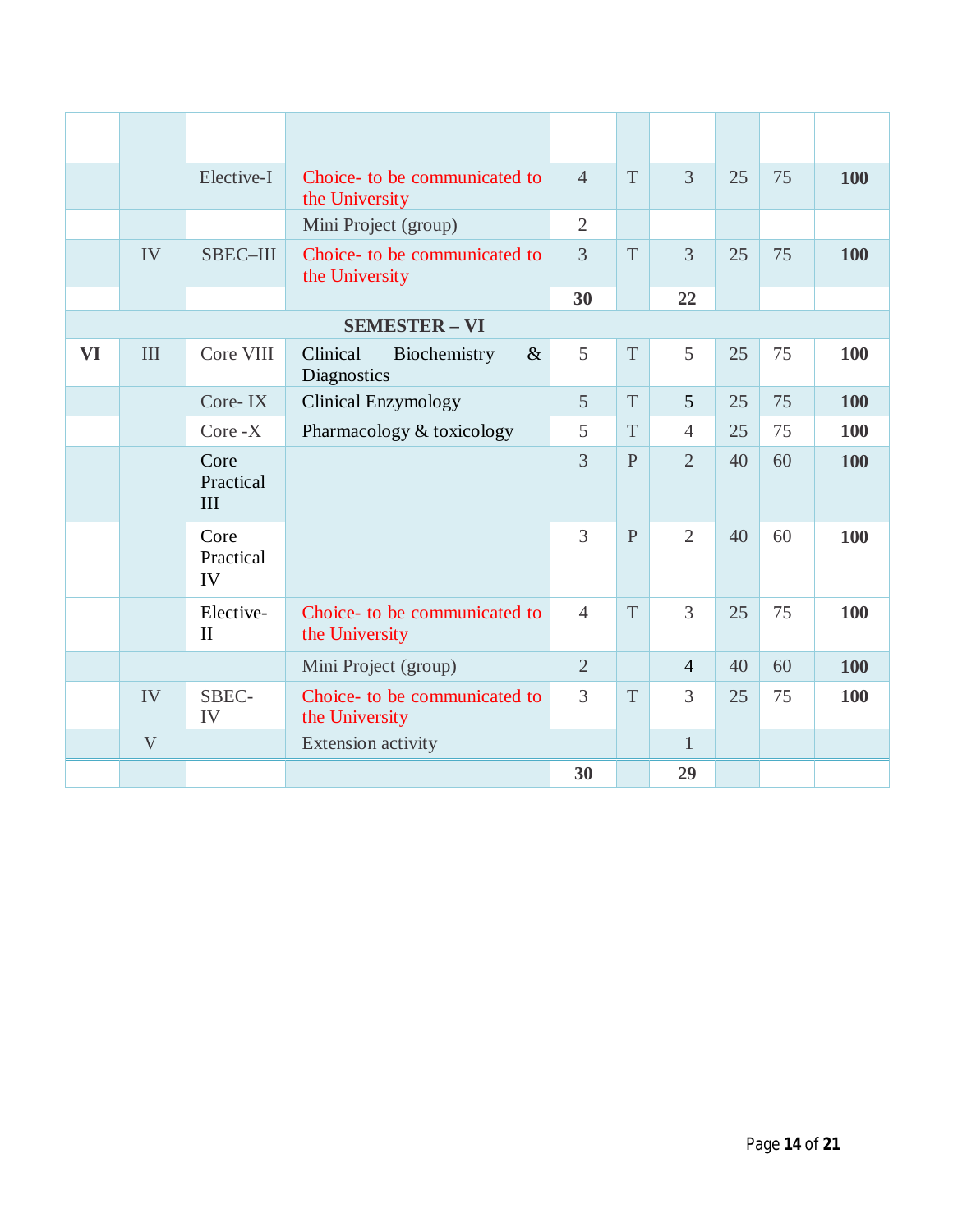| <b>Study</b>                         |                                |                | <b>First</b><br>Year |                | <b>Second</b><br>Year | <b>Third</b>   | Year             | No.<br>of<br>papers | <b>Total</b><br><b>Credits</b> |
|--------------------------------------|--------------------------------|----------------|----------------------|----------------|-----------------------|----------------|------------------|---------------------|--------------------------------|
|                                      | <b>Components</b>              | $\mathbf I$    | $\mathbf{I}$         | III            | IV                    | $\mathbf{V}$   | <b>VI</b>        | (subject-<br>wise)  | (subject-<br>wise)             |
| Part-<br>$\mathbf I$                 | Tamil and other<br>languages   | 3              | 3                    | 3              | 3                     |                |                  | $\overline{4}$      | 12                             |
| Part-<br>$\mathbf{I}$                | English                        | $\overline{3}$ | $\overline{3}$       | $\overline{3}$ | $\overline{3}$        |                |                  | $\overline{4}$      | 12                             |
| Part-<br>Ш                           | Core subjects -<br>Theory      | 5              | 5                    | 5              | 5                     | 15             | 15               | 10                  | 50                             |
|                                      | Core subjects -<br>Practical   |                | $\overline{4}$       |                | $\overline{4}$        | $\overline{4}$ | $\overline{4}$   | $\overline{4}$      | 16                             |
|                                      | Allied Subjects -<br>Theory    | 3              | $\overline{3}$       | $\overline{3}$ | $\overline{3}$        |                |                  | $\overline{4}$      | 12                             |
|                                      | Allied Subjects -<br>Practical |                | $\overline{4}$       |                | $\overline{4}$        |                |                  | $\overline{2}$      | 8                              |
|                                      | Project/Electives              |                |                      |                |                       | 3              | 8                | 3                   | 11                             |
| Part<br>IV                           | <b>NMEC</b>                    |                |                      | $\overline{2}$ | $\overline{2}$        |                |                  | $\overline{2}$      | $\overline{\mathbf{4}}$        |
|                                      | <b>SBEC</b>                    |                |                      | 3              | $\overline{3}$        | 3              | 3                | $\overline{4}$      | 12                             |
|                                      | Environmental<br>studies       |                |                      |                |                       |                |                  | $\mathbf{1}$        |                                |
|                                      | <b>Value Education</b>         | $\overline{2}$ |                      |                |                       |                |                  | $\mathbf{1}$        | $\overline{2}$                 |
| Part<br>$\mathbf{V}$                 | Extension<br>activities        |                |                      |                |                       |                | $\mathbf{1}$     | $\mathbf{1}$        | $\mathbf{1}$                   |
| of papers (semester-<br>No.<br>wise) |                                | 5              | $\overline{7}$       | 6              | 8                     | 5              | $\boldsymbol{9}$ | 40                  |                                |
|                                      | <b>Total credits</b>           | 16             | 22                   | 19             | 27                    | 25             | 31               |                     | 140                            |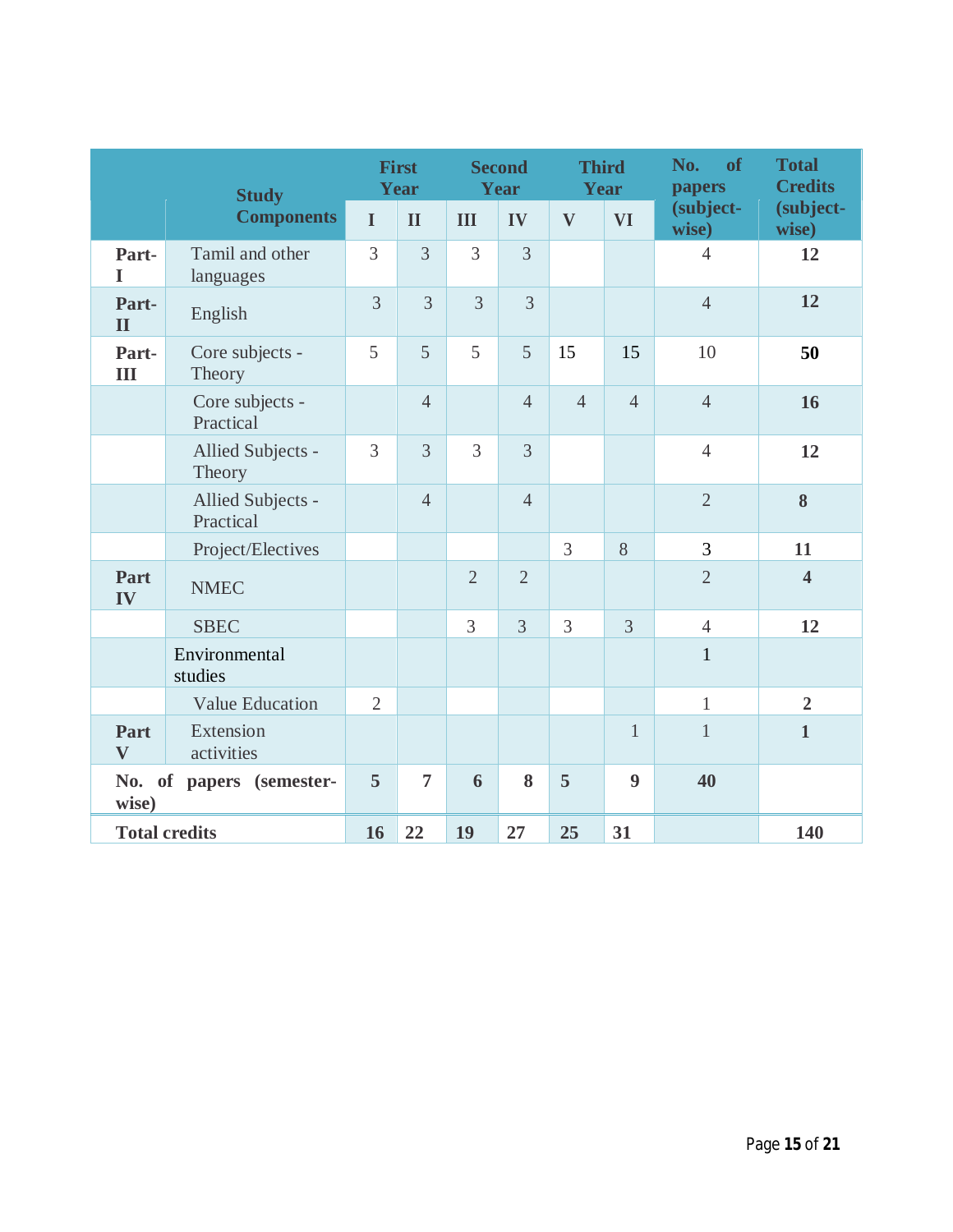# **B.Sc. Medical Biochemistry Semester 1**

# **CHEMISTRY OF BIOMOLECULES Course code: 21UMBC01**

#### **Course Objectives** :

To understand the basis of biomolecules which will enable to demonstrate foundational knowledge about important bimolecules in cells and living organism, essential to life processes and relate them to their disorders.

#### **Course Outcomes (Co)**

After completion of the course, the students will be able to,

| CO1 | Understand, demonstrate and correlate how the structure of carbohydrates<br>determines their chemical properties and reactivity.                                                     | K1,<br>K <sub>2</sub> , K <sub>3</sub> , K <sub>4</sub>    |
|-----|--------------------------------------------------------------------------------------------------------------------------------------------------------------------------------------|------------------------------------------------------------|
|     | <b>CO2</b> Understand the structure, draw and recognize key structures of amino acids<br>and proteins, their interactions and correlate clinically their importance in<br>human body | K1.<br>K <sub>2</sub> , K <sub>3</sub> , K <sub>4</sub>    |
|     | <b>CO3</b> Understand the structure and function of important biological macro<br>molecules like lipids, its types, composition, its role in biological function.                    | K1.<br>K <sub>2</sub> , K <sub>3</sub> , K <sub>4</sub>    |
|     | <b>CO4</b> Have knowledge of the structure, function and mechanism of DNA/RNA<br>and their applications.                                                                             | $K1$ ,<br>K <sub>2</sub> , K <sub>3</sub> , K <sub>4</sub> |
| CO5 | Know about the structure, types of minerals and vitamins in biological<br>reactions, and its deficiency in human system.                                                             | K1.<br>K <sub>2</sub> , K <sub>3</sub> , K <sub>4</sub>    |

#### **UNIT –I**

**Carbohydrates**: Definition, Biological importance of carbohydrates. Stereoisomerism and Optical isomerism of sugars. Classification, Structure and Biological importance of monosaccahrides, disaccharides, homo and hetero polysaccharides. Clinical correlations to fructose lntolerance, Diabetes mellitus, lactic acidosis, galactosemia, pentosuria, blood group substances, Common Carbohydrate Marker of lysosomal targeting and l-Cell Disease, Chondrodystrophies due to sulfation defects and mucopolysaccharidose.

#### **UNIT – II**

**Amino acids**: Definition, Structure and classification of amino acids, Chemical reaction of amino acids. Essential and Non essential amino acids. **Peptide bond**: Structure and significance of peptide bond. **Protein structure**: Primary, Secondary, tertiary and Quaternary structure of proteins. Clinical correlations to Plasma Proteins in diagnosis of disease, Proteins as infectious agents: Human Transmissible Spongiform Encephalopathies(TSEs) and use of Amino Acid analysis in diagnosis of disease.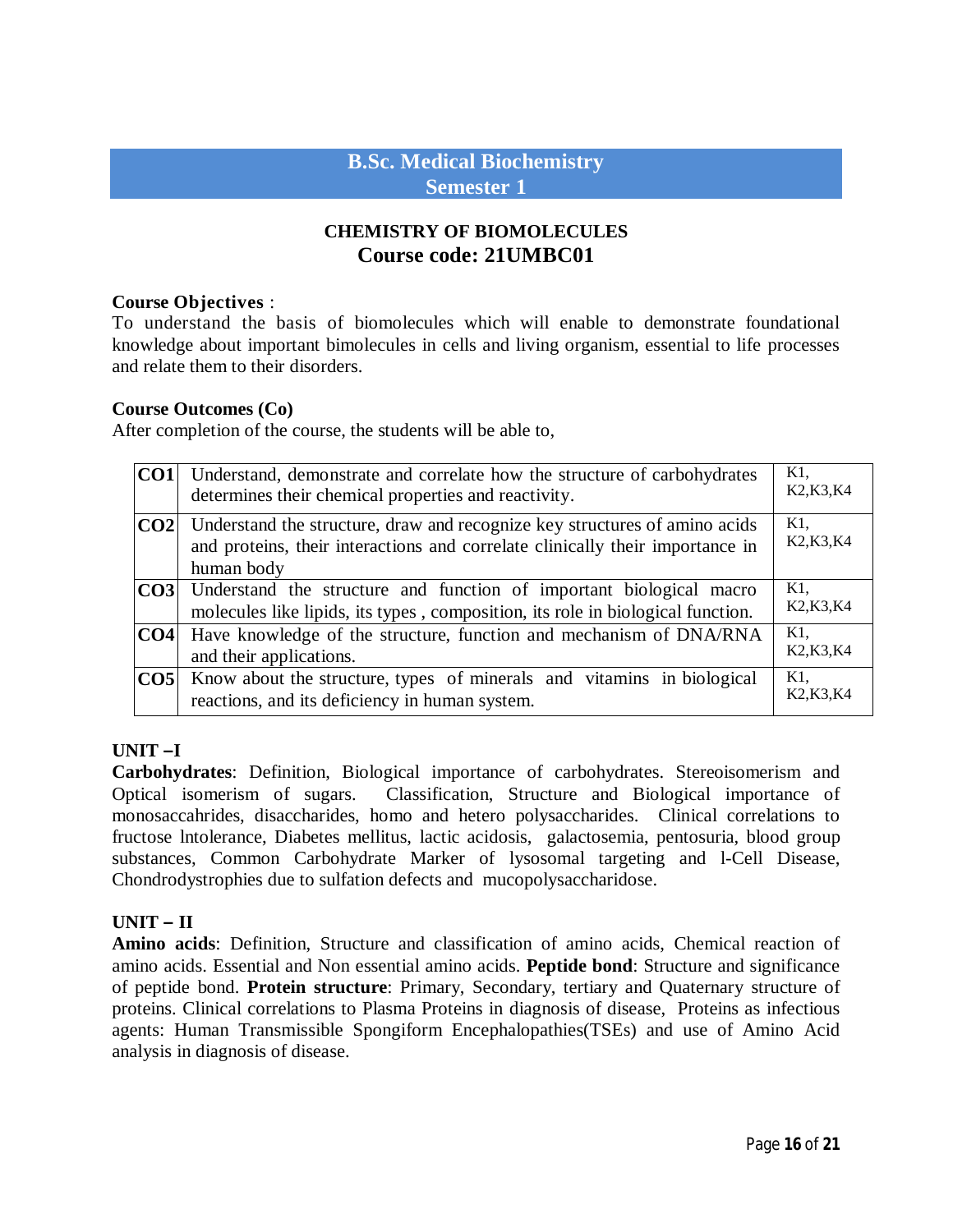### **UNIT – III**

**Lipids** : Definition, classification and biological role of lipids, Simple lipids - Properties and Characterization of fats, compound lipids - Structure and function of phospholipids and glycolipids. Classification, structure and properties of saturated and unsaturated fatty acids, Sterols –Structure, function and properties of Cholesterol. Types and functions of lipoproteins – Chylomicrons, VLDL, LDL and HDL. Clinical correlations to the following: lecithinsphingomyelin ratio in amniotic fluid, Treatment of Hypercholesterolemia, diagnosis of Gaucher's disease in an adult, Diabetic Ketoacidosis, correlations to lipoproteins and cardiovascular disease.

### **UNIT – IV**

**Nucleic acids** Structure of Purines and Pyrimidines; Nucleosides and nucleotides and phosphodiester linkages, structure and functions of DNA – Watson & Crick Model, A, B and Z forms of DNA. Properties of major classes of RNA. Clinical correlations to diagnostic use of DNA Arrays in Medicine & genetics and DNA Vaccines.

#### $UNIT - V$

**Vitamins and Minerals** : Vitamins: Introduction, structures, sources, RDA, functions of fat soluble and water soluble vitamins. Macro and micro elements – Dietary source, structures, RDA, functions of Iron, calcium, phosphorus, magnesium, iodine, Zinc and copper. Clinical correlations to deficiency of fat soluble and water soluble vitamins. Deficiency of macro and micro elements in human body. Thiamine deficiency in diabetes mellitus.

#### **TEXT BOOKS**

- 1. Textbook of Biochemistry with clinical correlations (2010) by Thomas M. Devlin.  $8<sup>th</sup>$  edition, Wiley-Liss
- 2. Fundamentals of Biochemistry (2005) by J.L Jain, 6th Edition, S. Chand & Co Ltd.,
- 3. Lehninger's Principles of Biochemistry (2000) by Nelson, David l. and Cox, M.M. Macmillan/worth, NY.
- 4. Biochemistry (2013) by U.Satyanarayana and U. Chakrapani, 4th edition, Elsevier.
- 5. Fundamentals of Biochemistry (1999) by Donald Voet, Judith G.Voet and Charlotte W Pratt, John Wiley & Sons, NY.
- 6. Biochemistry, 3rd (1994) by Lubert stryer, W H freeman and co, Sanfrancisco.
- 7. Biochemistry, 4th edition (1988) by Zubay G L, W M C Brown Publishers.
- 8. Principles of Biochemistry (1994) Garrette & Grisham, Saunders college publishing.

#### **Weblink**

- 1. https://ncert.nic.in/textbook/pdf/lech205.pdf
- 2.https://www.the-scientist.com/features/left-handed-dna-has-a-biological-role-within-adynamic-genetic-code-67558
- 3. https://onlinecourses.nptel.ac.in/noc20\_cy07/preview
- 4. https://www.youtube.com/watch?v=3ALdt06Tgko
- 5. https://www.youtube.com/watch?v=haO3ChM2wUs
- 6. https://www.youtube.com/watch?v=wvIe0ypBw00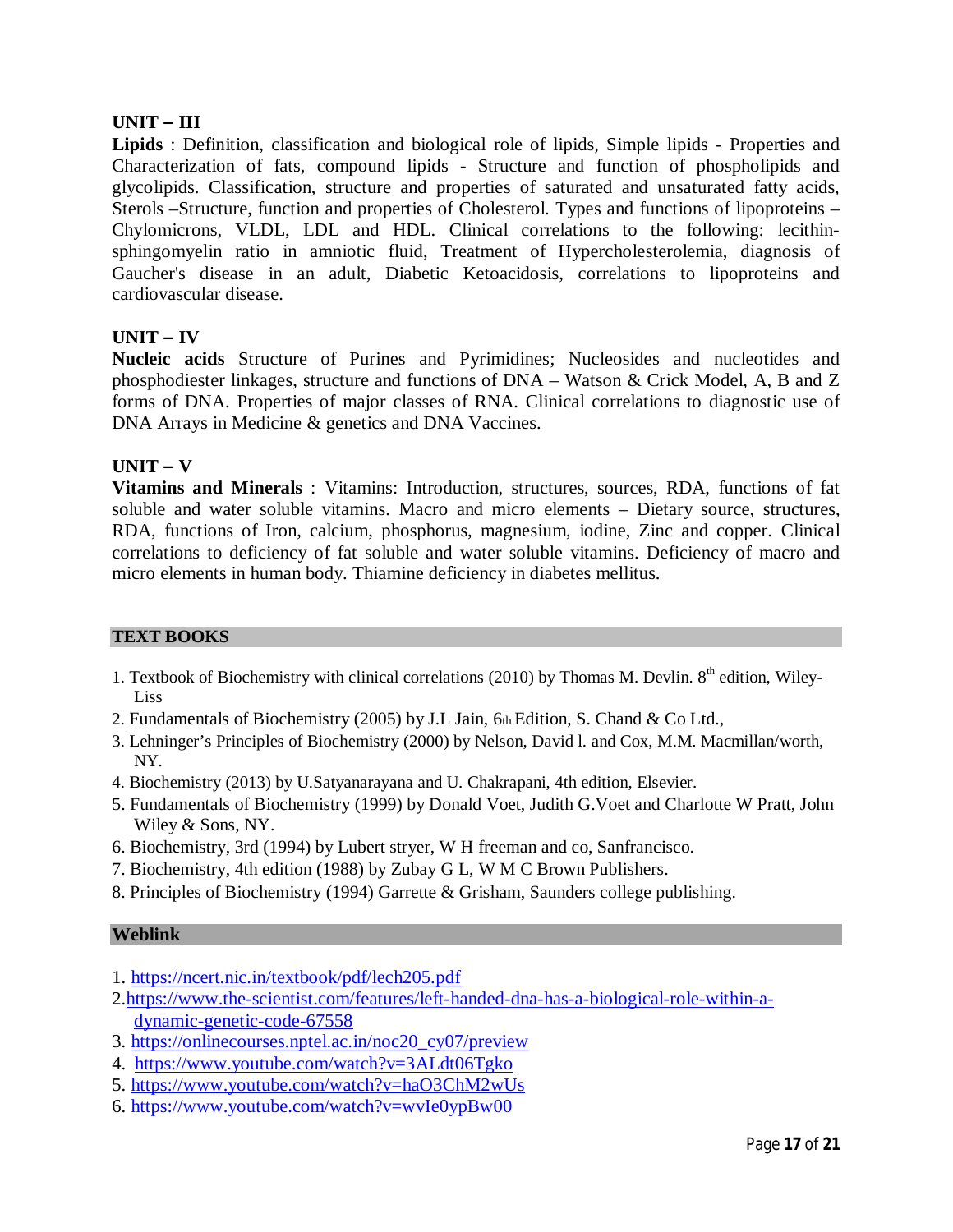# **Mapping with Programme Outcomes**

| $\overline{COS}$ | PO <sub>1</sub> | PO <sub>2</sub> | PO <sub>3</sub> | PO <sub>4</sub> | PO <sub>5</sub> | PO <sub>6</sub> | PO <sub>7</sub> | PO <sub>8</sub> |
|------------------|-----------------|-----------------|-----------------|-----------------|-----------------|-----------------|-----------------|-----------------|
| CO1              | S               | М               | M               | M               |                 | M               |                 | Μ               |
| CO <sub>2</sub>  | S               | M               | М               | М               |                 | M               |                 | M               |
| CO <sub>3</sub>  | S               | М               | М               | M               |                 | М               |                 | M               |
| CO <sub>4</sub>  | S               |                 |                 |                 |                 |                 |                 | M               |
| CO <sub>5</sub>  | S               |                 |                 |                 |                 |                 | c               |                 |

\*S-Strong; M-Medium; L-Low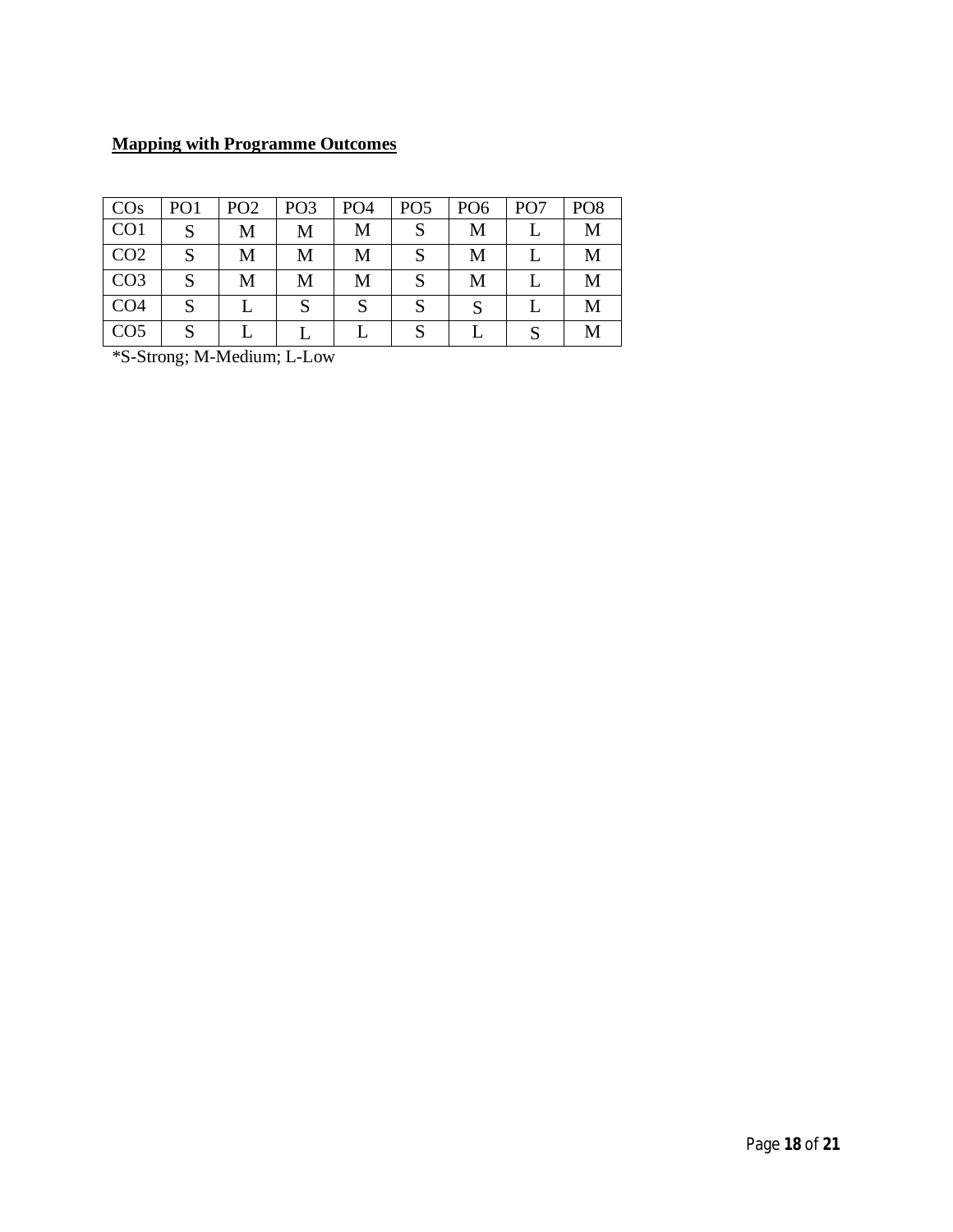# **B.Sc. Medical Biochemistry Semester 1& 2**

# **CORE PRACTICAL –I Course code: 21UMBP01**

- **Ii. General Laboratory safety rules**
- **II. Ethics for Clinical laboratory practices**
- **III. Calculations and preparation of Normal, molar, molal, percent, stock and working standard solutions**

### **IV. Preparation of Buffers and determination of pH.**

### **V. Qualitative Analysis**

- 1. Monosaccharides, Disaccharides and Polysaccharides.
- 2. Aminoacids.
- 3. Lipids.

#### **VI. Quantitative Analysis**

- 1. Estimation of blood glucose from plasma/serum
- 2. Estimation of total protein and albumin from plasma/serum.
- 3. Determination of Ascorbic acid DCPIP method.
- 4. Estimation of Calcium–Titrimetric method.
- 5. Estimation of hemoglobin from biological samples.
- 6. Estimation of glycogen from biological samples.
- 7. Estimation of triacyglycerol from plasma
- 8. Estimation of phospholipids and free fatty acids in serum.

#### **VII. Biochemical Preparations**

- 1. Casein from milk.
- 2. Lecithin from egg yolk.

#### **Text Books**

- 1. Laboratory Manual in Biochemistry by Pattabhiraman T.N. & Mr. U.S. Acharya 1986 All India Traveler Book Seller Publishers a Distributors - Delhi 110 051.
- 2. Practical Biochemistry for Medical Students by G. Rajagopal, S. Ramakrishnan 1983 - Orient Longman Limited.
- 3. Practical Clinical Chemistry by Varyley H.Vol. I and II. Latest.
- 4. Biochemical Methods 1992, by S.Sadasivam and A. Manickam, Second Edition, New Age International Publishers, New Delhi.
- 5. Laboratory Manual in Biochemistry, 1981. J.Jayaraman, New Age International publishers, New Delhi.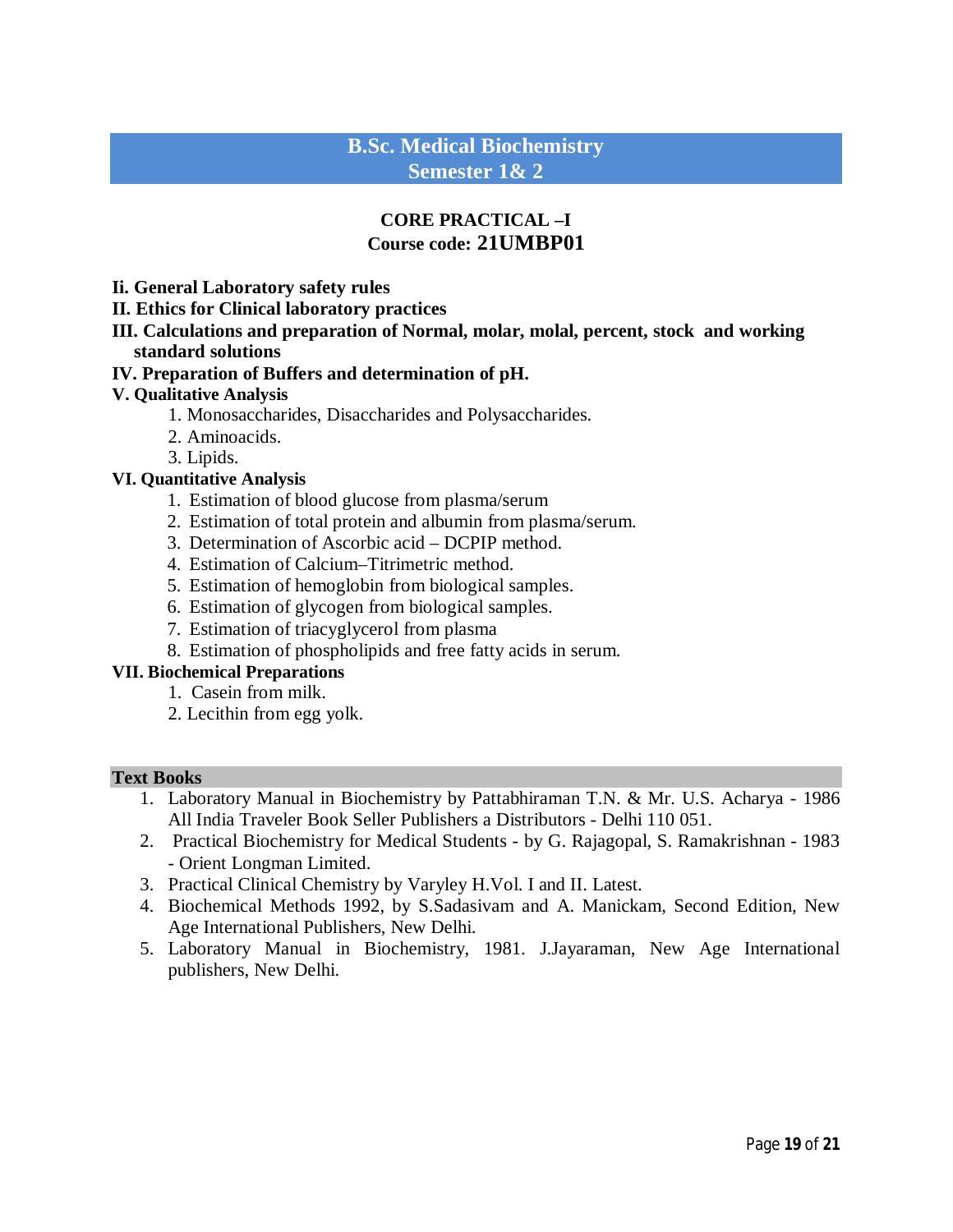# **B.Sc. Medical Biochemistry Semester 2**

# **ANALYTICAL TECHNIQUES Course code: 21UMBC02**

#### **Course objectives**

Provide a broad exposure to all basic techniques (Biochemical and Biophysical) used in contemporary modern biology research. Impart a basic conceptual understanding of principles of these techniques and emphasize on the biochemical utility of the same.Transform students to skilled workers for executing research with the aid of modern analytical instruments.

#### **Course outcomes**

| CO <sub>1</sub> | Gain a basic knowledge on biochemical calculations and principles of basic $  K1, K2 \rangle$ |                                                  |  |  |  |  |  |  |  |  |  |  |
|-----------------|-----------------------------------------------------------------------------------------------|--------------------------------------------------|--|--|--|--|--|--|--|--|--|--|
|                 | microscope used in research activities                                                        |                                                  |  |  |  |  |  |  |  |  |  |  |
| CO <sub>2</sub> | Obtain a comprehensive knowledge about different spectroscopic techniques                     | K <sub>2</sub> , K <sub>3</sub> , K <sub>4</sub> |  |  |  |  |  |  |  |  |  |  |
| CO <sub>3</sub> | Gain an in-depth understanding of various forms of chromatographic and                        | K2,K3,K4                                         |  |  |  |  |  |  |  |  |  |  |
|                 | electrophoretic techniques                                                                    |                                                  |  |  |  |  |  |  |  |  |  |  |
| CO <sub>4</sub> | Understand the working principle, instrumentation and application of $K2, K3, K4$             |                                                  |  |  |  |  |  |  |  |  |  |  |
|                 | centrifugation techniques                                                                     |                                                  |  |  |  |  |  |  |  |  |  |  |
| CO <sub>5</sub> | Have a comprehensive knowledge on radioisotopes and its application in biology                | K <sub>2</sub> , K <sub>3</sub> , K <sub>4</sub> |  |  |  |  |  |  |  |  |  |  |

#### **Unit I**

#### **Basics**

Units of measurement of solutes in solution; Normality, molality, molarity, millimol and ppm; Water- structure and properties; Principles of glass and reference electrodes, types of electrodes, complications of pH measurement (dependence of pH on ionic strength), pH, pOH, Hendersen-Hasselbach equations, buffers, pH of body fluids, buffers in body fluids, red blood cells and tissues. Microscopy:principle, instrumentation and applications of Light, Dark and Phase Contrast microscope, Electron microscope.

### **Unit II**

#### **Spectroscopy**

Energy, wavelength, wave number and frequency; Absorption and emission spectra, Beer-Lambert's law, light absorption and its transmittance; Basic principles, instrumentation and applications of UV-visible, IR, fluorimetry, atomic absorption and emission spectrophotometry. IR-Raman Spectroscopic applications in biology.

### **UNIT - III**

### **Chromatographic & Electrophoretic Techniques**

Principles, procedure and applications of paper chromatography, thin layer chromatography, column chromatography - ion exchange chromatography, gel filtration chromatography, affinity